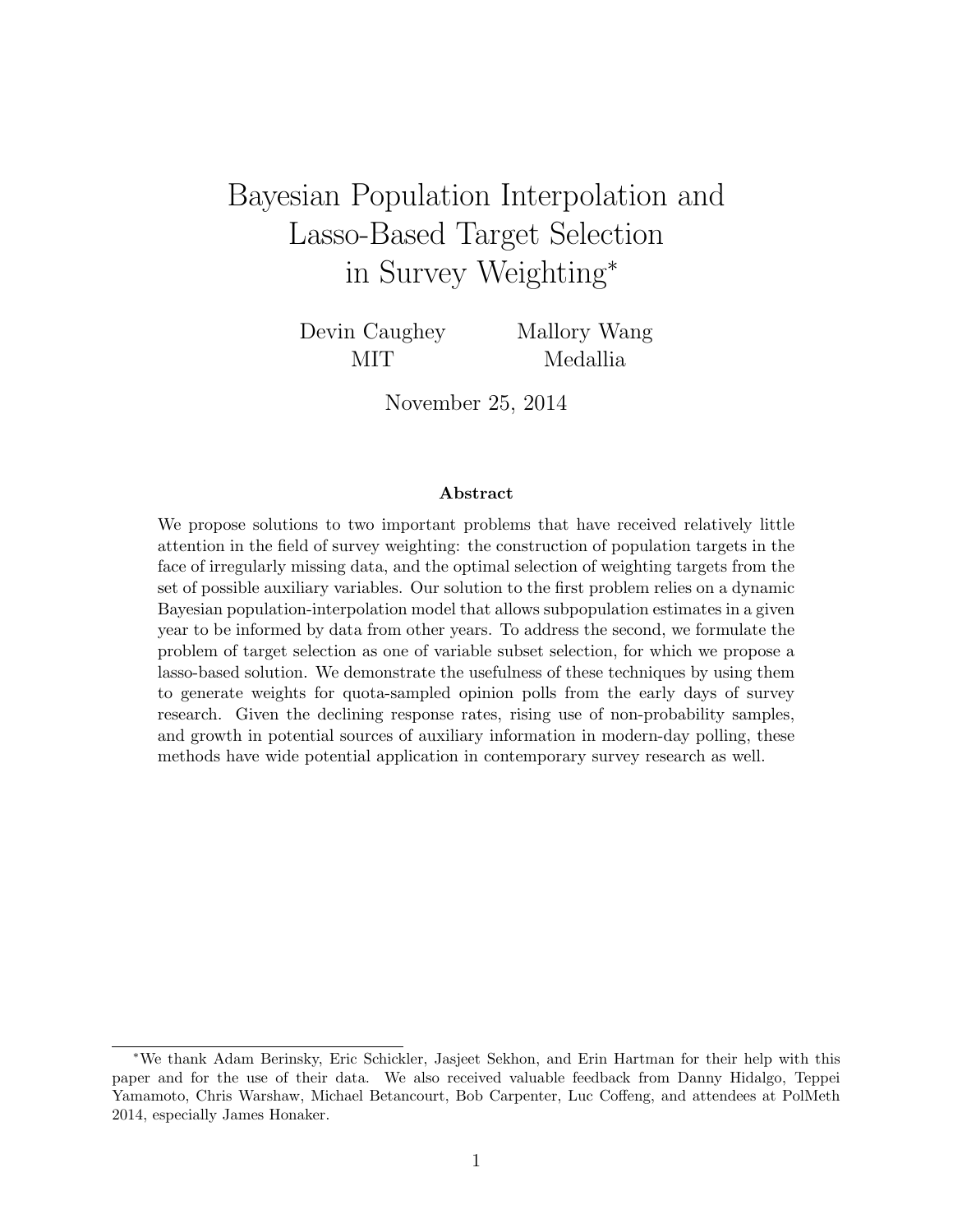## Contents

|                | 1 Introduction                                                | 3               |  |  |
|----------------|---------------------------------------------------------------|-----------------|--|--|
| $\overline{2}$ | <b>Bayesian Population Interpolation</b>                      | $5\overline{ }$ |  |  |
|                | Motivating Example: Phone Ownership by Race and Region<br>2.1 | 5               |  |  |
|                | 2.2                                                           | $\overline{7}$  |  |  |
|                | 2.3                                                           | 9               |  |  |
|                | Interpolation of Phone Ownership by Race and Region<br>2.4    | 13              |  |  |
| 3              | Target Selection Using the Lasso                              | 15              |  |  |
|                | 3.1                                                           | 15              |  |  |
|                | 3.2                                                           | 17              |  |  |
|                | 3.3                                                           | 18              |  |  |
|                | 4 Application to Quota-Sampled Polls                          | 20              |  |  |
| $5^{\circ}$    | Conclusion                                                    | 24              |  |  |
|                | A Stan Code<br>29                                             |                 |  |  |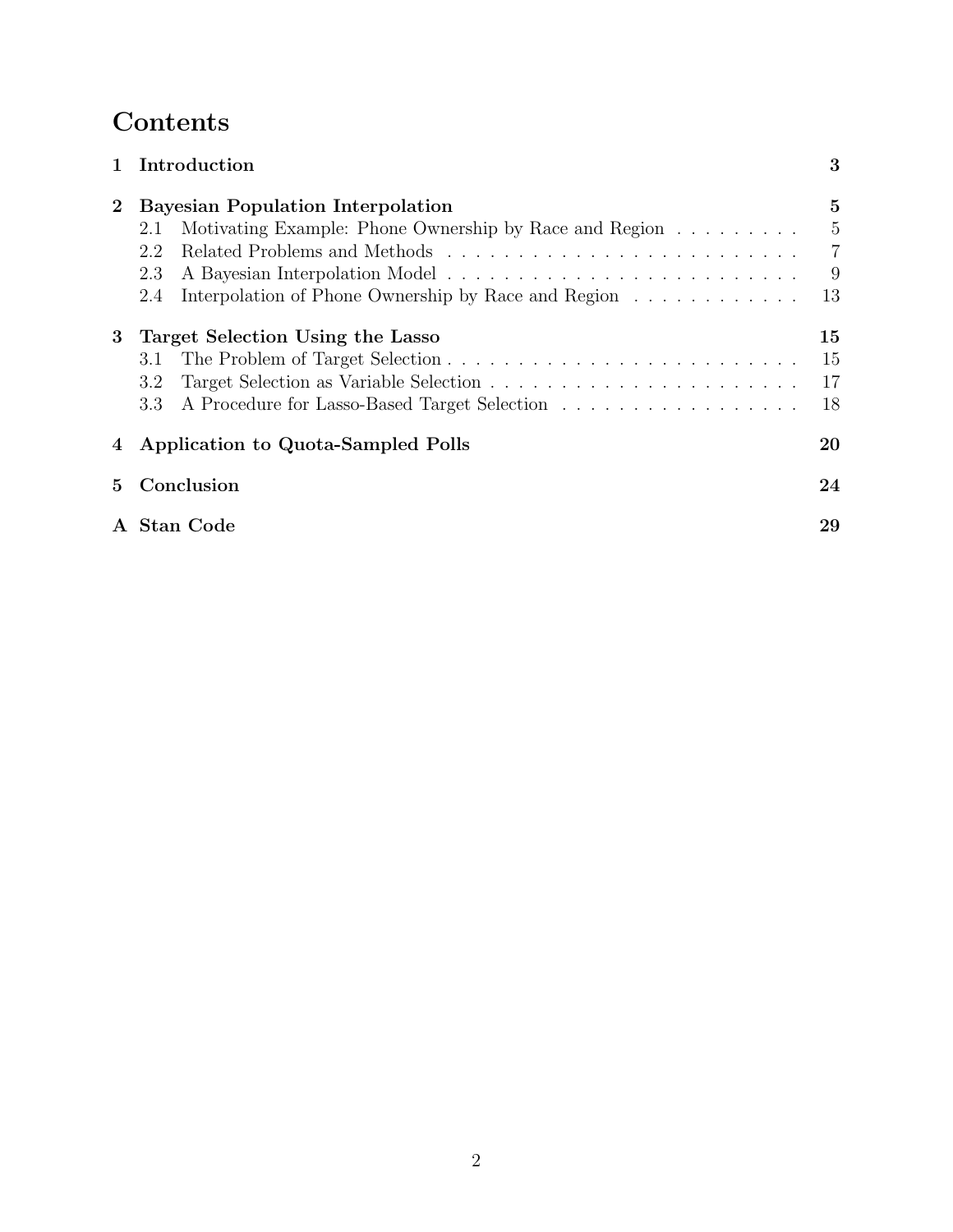## <span id="page-2-0"></span>1 Introduction

Survey weighting—that is, the post-hoc construction of weights for use in the analysis of survey data—has become increasingly important in recent years. Weighting samples to match known population targets can reduce bias caused by unit non-response and also, if well-chosen, improve the precision of estimates [\(Bethlehem,](#page-23-1) [2002;](#page-23-1) [Little and Vartivarian,](#page-25-0) [2005\)](#page-25-0). As survey response rates have plummeted and polling organizations have increasingly abandoned probability samples in favor of internet-based opt-in surveys, weighting samples to account for differential response probabilities has become increasing crucial. Ironically, the challenges of modern survey research mirror those posed by early public opinion polls of the 1930s and 1940s, which relied on non-probability quota sampling. Constructing survey weights has been a core component of recent work by Berinsky, Schickler, and their colleagues to improve access to and analysis of these early polls [\(Berinsky,](#page-23-2) [2006;](#page-23-2) [Berinsky et al.,](#page-23-3) [2011\)](#page-23-3). Finally, weighting is also central to recent advances in small-area estimation of public opinion, such as multilevel regression and poststratification (MRP; see [Park, Gelman and Bafumi,](#page-26-0) [2004\)](#page-26-0).

Much of the recent progress in the methodology survey weighting has come under the rubric of calibration estimation (Deville and Särndal, [1992;](#page-24-0) Särndal, [2007\)](#page-26-1). Calibration estimation defines weight construction as a problem of finding the set of weights that deviate as little as possible from prior sampling weights while matching specified moments of the sample and population distributions (cf. [Hainmueller,](#page-25-1) [2012,](#page-25-1) on weighting for causal inference). Calibration subsumes such well-known weighting techniques as raking and poststratification under a common framework, with different methods corresponding to different choices of target moments (joint or marginal) and distance metric.

Two problems in survey weighting, however, have received relatively little attention. The first problem concerns the accuracy and completeness of the population targets themselves. Data on the population distribution of auxiliary variables must often be compiled from multiple sources, which may contain modest inconsistencies due to sampling or measurement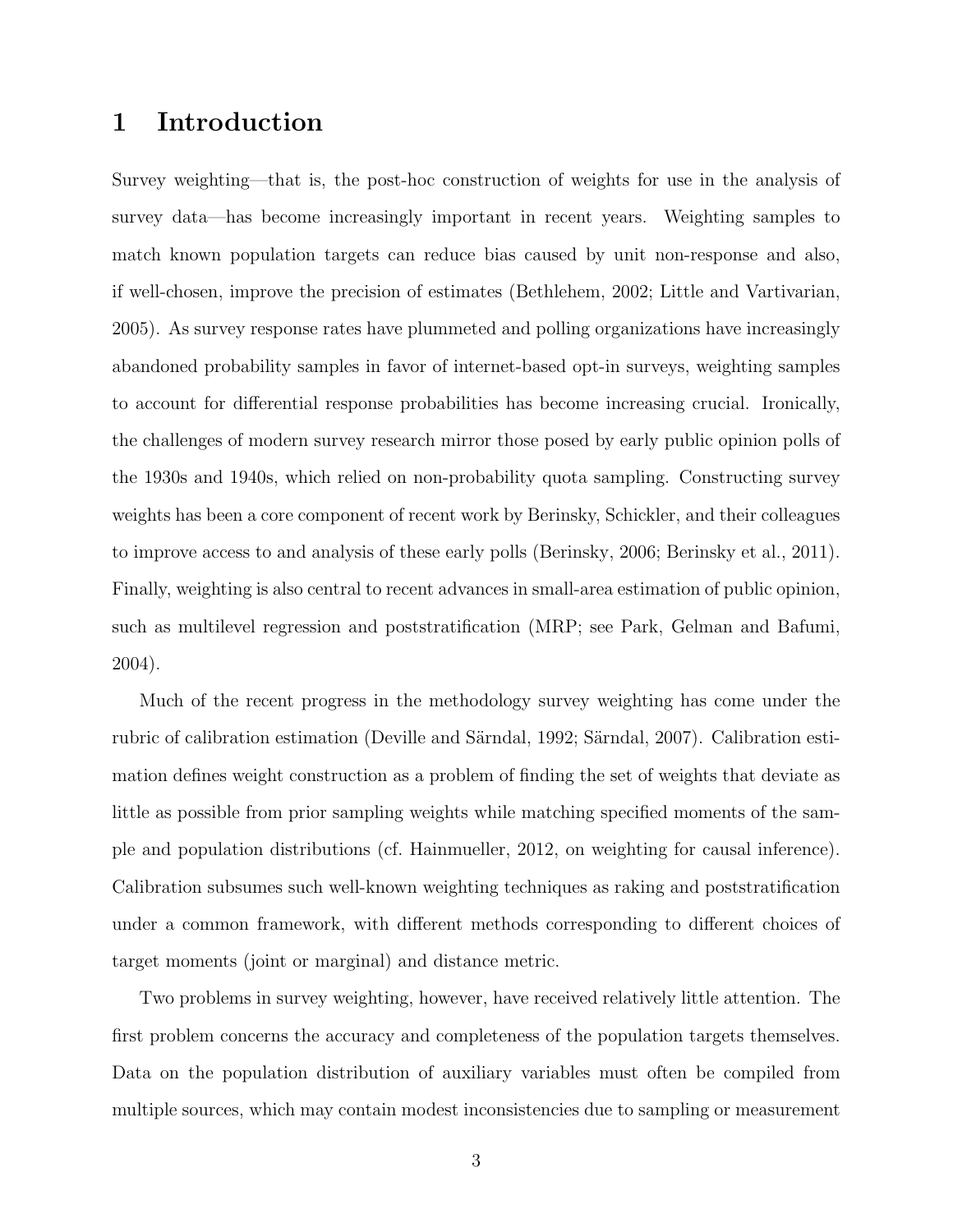$error<sup>1</sup>$  $error<sup>1</sup>$  $error<sup>1</sup>$  Even more commonly, population data are available only for particular points in time (e.g, census years), requiring either an assumption of time-invariant population distributions or the estimation of population proportions in years with no data. Interpolation between years with data is relatively straightforward when the structure of population data does not vary across time, but it becomes much more complex when different data are available at different points in time. These difficulties have typically led researchers to either ignore population dynamics or use only target data that are available in the same form across time.

The second problem we address in this paper is the selection of population moments to use as targets for the weights. If a smoothing method such as in MRP is used to estimate opinion, the estimates can be weighted to exactly match the multivariate population distribution. But raw survey samples themselves are typically too sparse to weight them to match the full joint population distribution. Due to sparseness in the survey data, it is often impossible to construct weights that match the joint population distribution of all available auxiliary variables. Even if it is possible, matching the full joint distribution may not be advisable given the increase in variance that it entails. Thus weighting usually requires the choice of which aspects of the population distribution to match and which not to match. Notwithstanding some useful guidance available on the subject (e.g., Särndal and [Lundstrom,](#page-26-2) [2005;](#page-26-2) [Bethlehem, Cobben and Schouten,](#page-24-1) [2011\)](#page-24-1), the complexity of the decision problem means that it is typically addressed with simple, ad hoc methods.

This paper proposes solutions to both of these problems. For the construction of population targets, we propose a dynamic Bayesian approach in which a multinomial sampling model is used to estimate the joint population distribution based on partially observed and possibly inconsistent marginal distributions. The population distribution is allowed to evolve dynamically over time according to a Dirichlet random walk [\(Grunwald, Raftery and Gut](#page-25-2)[torp,](#page-25-2) [1993\)](#page-25-2), thus providing interpolated estimates between data points. The problem and

<sup>&</sup>lt;sup>1</sup>An *auxiliary variable* is a variable observed in the sample whose population distribution is known or estimated with greater precision than the sample. Throughout this paper, we assume auxiliary variables to be categorical.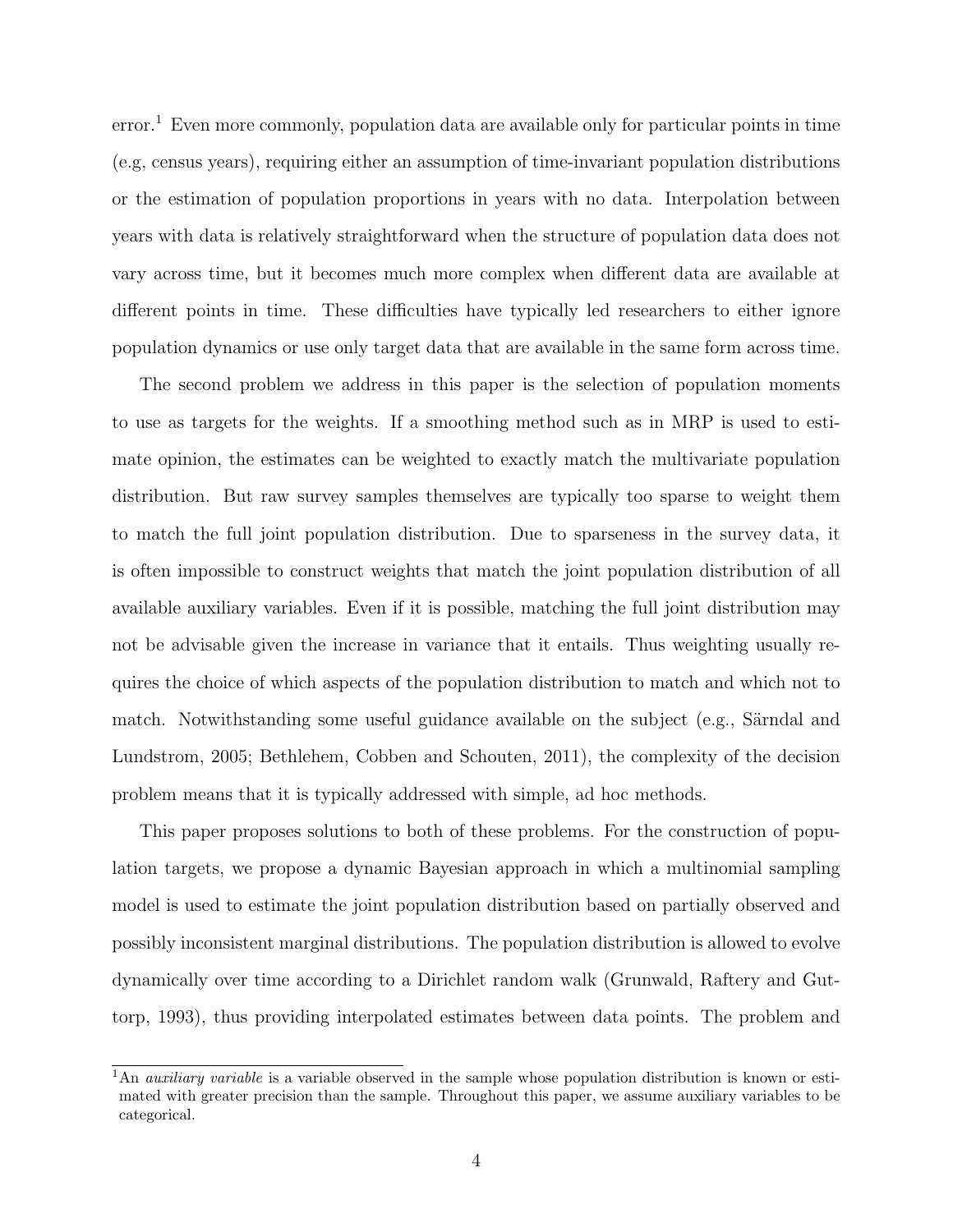solution is similar to those of ecological inference, particularly the dynamic approach of [Quinn](#page-26-3) [\(2004\)](#page-26-3).

For the problem of selecting weighting variables, we draw on the analogy of variable subset selection for regression models. The approach we propose uses a multivariate version of the lasso [\(Tibshirani,](#page-26-4) [1996\)](#page-26-4) to rank-order weighting specifications in terms of their ability to predict response probabilities and important outcome variables. These techniques allow us to construct much more information-rich population targets than we could otherwise, and also to optimize our choice of targets to use in the construction of weights.

The remainder of this paper is organized as follows. The next section examines the issue of population interpolation in more detail, illustrating the problem with the example of phone ownership by race and region between 1930 and 1960. It then derives and explains the interpolation model we propose as a solution. The subsequent section addresses the problem of target selection and our lasso-based approach. The penultimate section applies these two methods of population interpolation and target selection to the problem of constructing survey weights for quota-sampled polls from 1940. The final section concludes.

## <span id="page-4-0"></span>2 Bayesian Population Interpolation

In this section, we motivate and describe our population interpolation model. We begin with a motivating example that we will use to illustrate the problem and our proposed solution. We then briefly discuss related problems and methods before deriving our own model.

### <span id="page-4-1"></span>2.1 Motivating Example: Phone Ownership by Race and Region

We begin by describing a simplified version of the problem that motivated us to develop our approach to population interpolation. We were interested in constructing survey weights to mitigate biases in quota-sampled opinion polls fielded between 1936 and 195[2](#page-0-0).<sup>2</sup> The poll

<sup>&</sup>lt;sup>2</sup>The data for these polls were cleaned and standardized under the direction of Adam Berinsky, Eric Schickler, and Jasjeet Sekhon. This work was funded by two grants from National Science Foundation, Political Science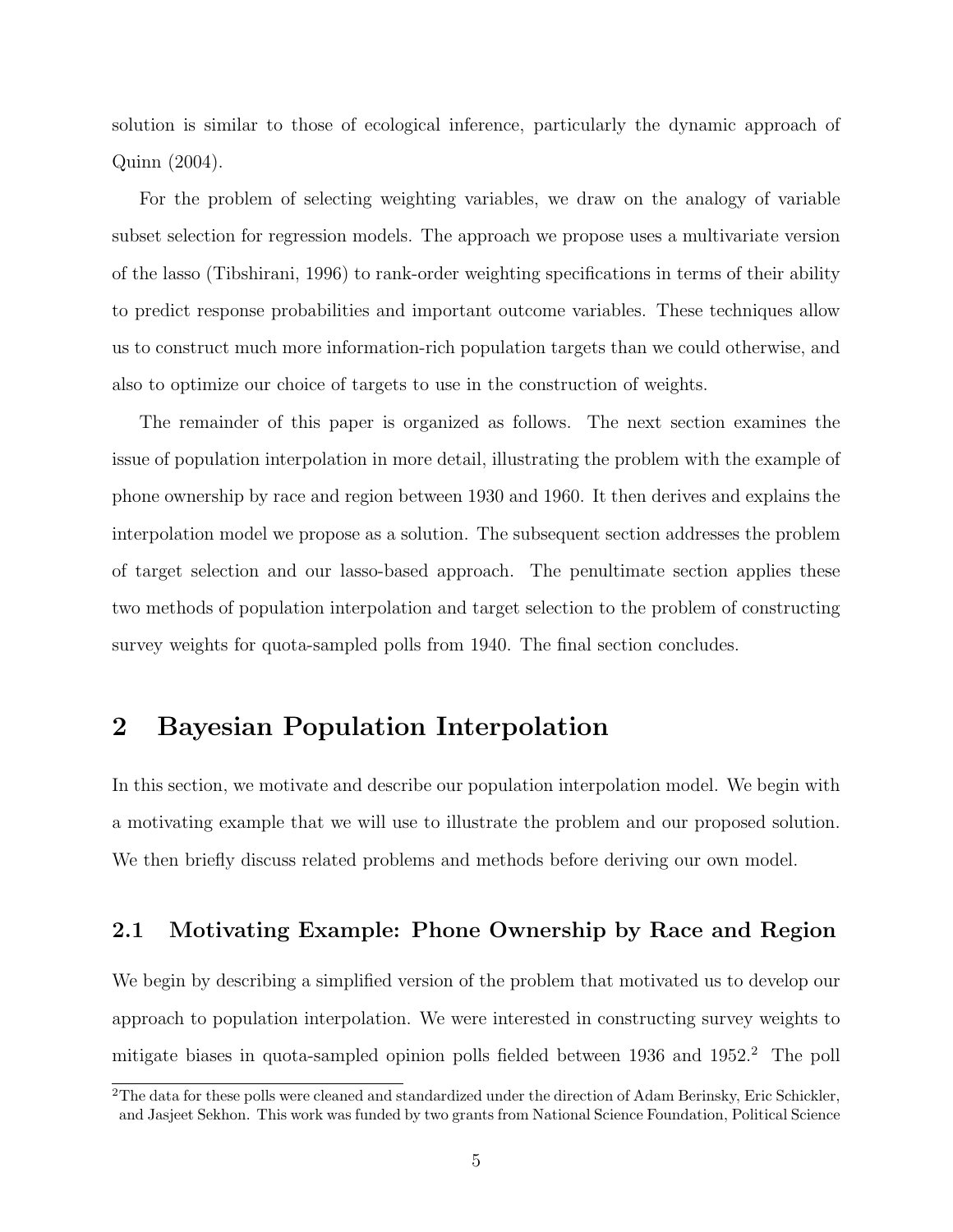samples exhibit class, racial, and regional discrepancies from the population. Higher-SES respondents are overrepresented in the sample, as are whites and non-Southerners. In fact, most polls entirely exclude Southern blacks (then disenfranchised). Because Southern blacks are not part of the sampling frame, we must exclude them from the target population, which we redefine to be all Americans other than Southern blacks.

Consider a quota-sampled poll fielded in 1940. From the 1940 U.S. Census, we know the joint distribution of Region (South vs. North) and Race (black vs. white), but these variables' joint distribution with Phone Ownership (phone vs. no phone) is not available until the 1960 Census, when overall phone ownership was much more common. Using AT&T corporate records, however, we can determine the proportion of phone owners at the regional level in 1940. Table [1](#page-5-0) represents the observed and unobserved aspects of the joint distribution of Region, Race, and Phone Ownership as a three-dimensional array.

<span id="page-5-0"></span>

|       |                    | South              |                   | North              |                    |                   |
|-------|--------------------|--------------------|-------------------|--------------------|--------------------|-------------------|
|       | Phone              | No Phone           |                   | <b>Phone</b>       | No Phone           |                   |
| Black | $\pi$ (111)        | $\pi$ (112)        | $p_{(11\bullet)}$ | $\pi$ (211)        | $\pi$ (212)        | $p_{(21\bullet)}$ |
| White | $\pi$ (121)        | $\pi$ (122)        | $p_{(12\bullet)}$ | $\pi_{(221)}$      | $\pi_{(222)}$      | $p_{(22\bullet)}$ |
|       | $p_{(1\bullet 1)}$ | $p_{(1\bullet 2)}$ |                   | $p_{(2\bullet 1)}$ | $p_{(2\bullet 2)}$ |                   |

Table 1: Three-dimensional array of the population distribution of *Phone Ownership* by *Race* by *Region*. Unobserved cell proportions are represented by  $\pi$  and observed marginal proportions by p. Gray cells (Southern blacks) are not part of the target population.

If the target population were all Americans, we could use raking to produce weights that match the distribution of Region  $\times$  Race as well as of Region  $\times$  Phone Ownership. These weights would accurately incorporate all known information about the population.<sup>[3](#page-0-0)</sup> Because the target population excludes Southern blacks, however, this approach would only be valid if Phone Ownership and Race were uncorrelated in the South, in which case the

Program: SES-0550431 (Berinsky and Schickler, "Collaborative Research: The American Mass Public in the 1930s and 1940s," 2006–2010) and SES-1155143 (Berinsky, Schickler, and Sekhon, "Collaborative Research: The American Mass Public in the Early Cold War Years," 2012–2014). For further details on the project and the data, see [Berinsky](#page-23-2) [\(2006\)](#page-23-2) and [Berinsky et al.](#page-23-3) [\(2011\)](#page-23-3).

<sup>3</sup>Although this is rarely noted in the weighting literature, the loss function that raking implicitly minimizes is the Kullback-Leibler cross-entropy, making raking weights optimal in an information-theoretic sense [\(Wittenberg,](#page-27-0) [2009\)](#page-27-0).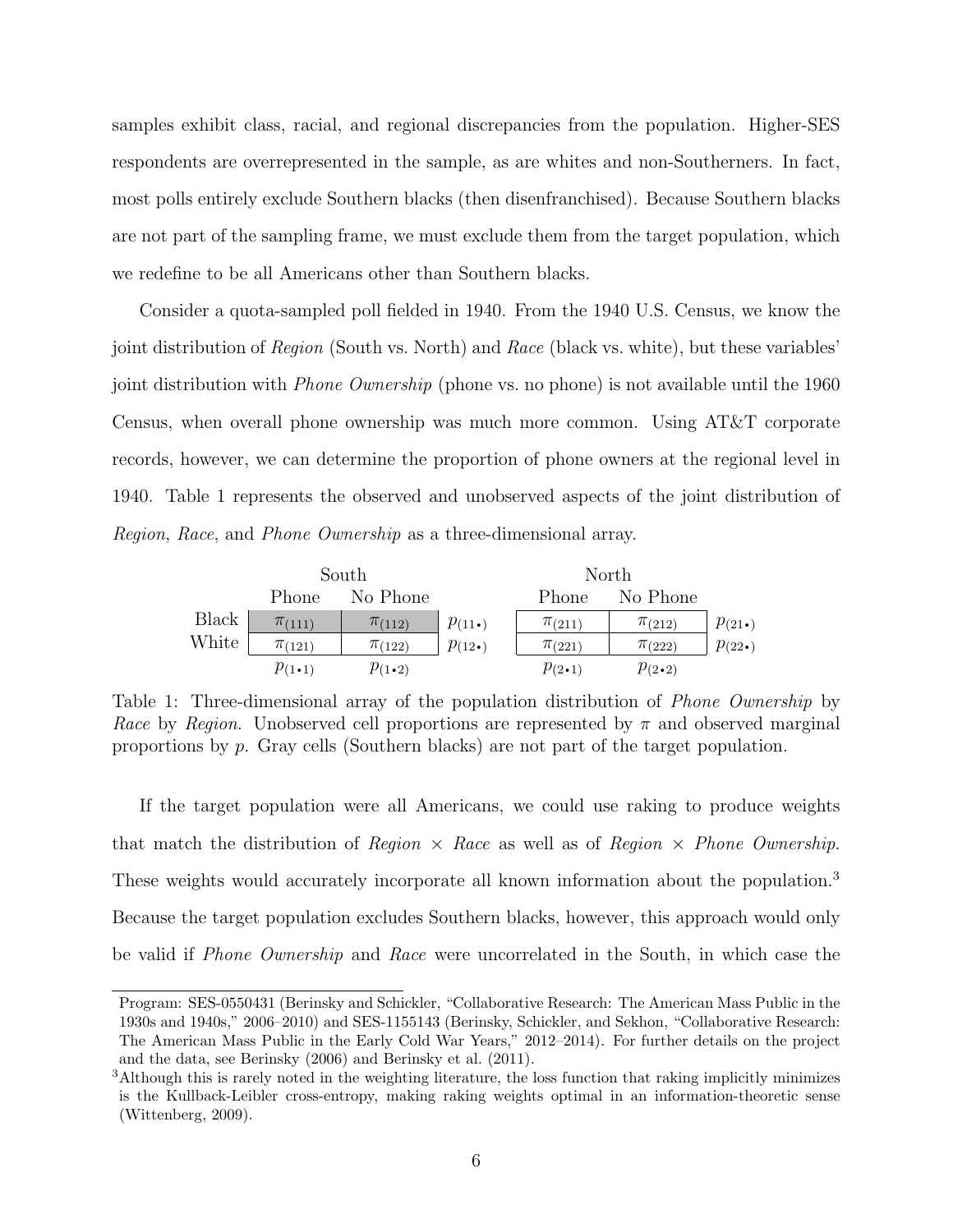required interior cells could be obtained by the equations  $\pi_{(121)} = p_{(12\bullet)} \times p_{(1\bullet1)}$  and  $\pi_{(122)} =$  $p_{(12\bullet)} \times p_{(1\bullet 2)}$ . Unfortunately, the 1960 Census, not to mention historical intuition, indicates that Southern blacks were much less likely than Southern whites to own phones. We are seemingly stuck with two bad choices: either make an independence assumption between Phone Ownership and Race that we know to be very wrong, or do nothing to mitigate the biases caused by the upper-class bias of the poll sample.

An alternative is to find a way to represent all the information we know about the population while making the weakest assumptions we can. In the broadest sense, we want to allow the information we know from the 1960 Census—that whites are overrepresented among phone owners and blacks underrepresented—to inform our estimates of race-specific phone ownership rates in 1940. Moreover, we would like to make such estimates for all other years in the 1930–60 period, even years where we observe no data at all.

#### <span id="page-6-0"></span>2.2 Related Problems and Methods

Since the problem described in Section [2.1](#page-4-1) is similar to issues in demography and ecological inference, we briefly review related work in these fields before describing our own approach.

Demographers have long grappled with how best to estimate population totals and composition from census and other data. Particularly relevant for our purposes are interpolation methods for estimating subnational population counts between censuses [\(Swanson and Tay](#page-26-5)[man,](#page-26-5) [2012\)](#page-26-5). Classical methods in this area were typically deterministic, but most recent developments in demographic interpolation and forecasting have used a Bayesian approach (e.g., [Raftery et al.,](#page-26-6) [2012;](#page-26-6) [Bryant and Graham,](#page-24-2) [2013;](#page-24-2) [Wheldon et al.,](#page-27-1) [2013\)](#page-27-1). The models in these works are typically quite complex and incorporate demographic accounting identities, fertility information, and other application-specific knowledge into the model itself. But the models' basic structure typically involves a sampling model for the data, a transition model for the temporal evolution of the population counts or proportions, and a set of equations specifying the logical relationships among demographic quantities.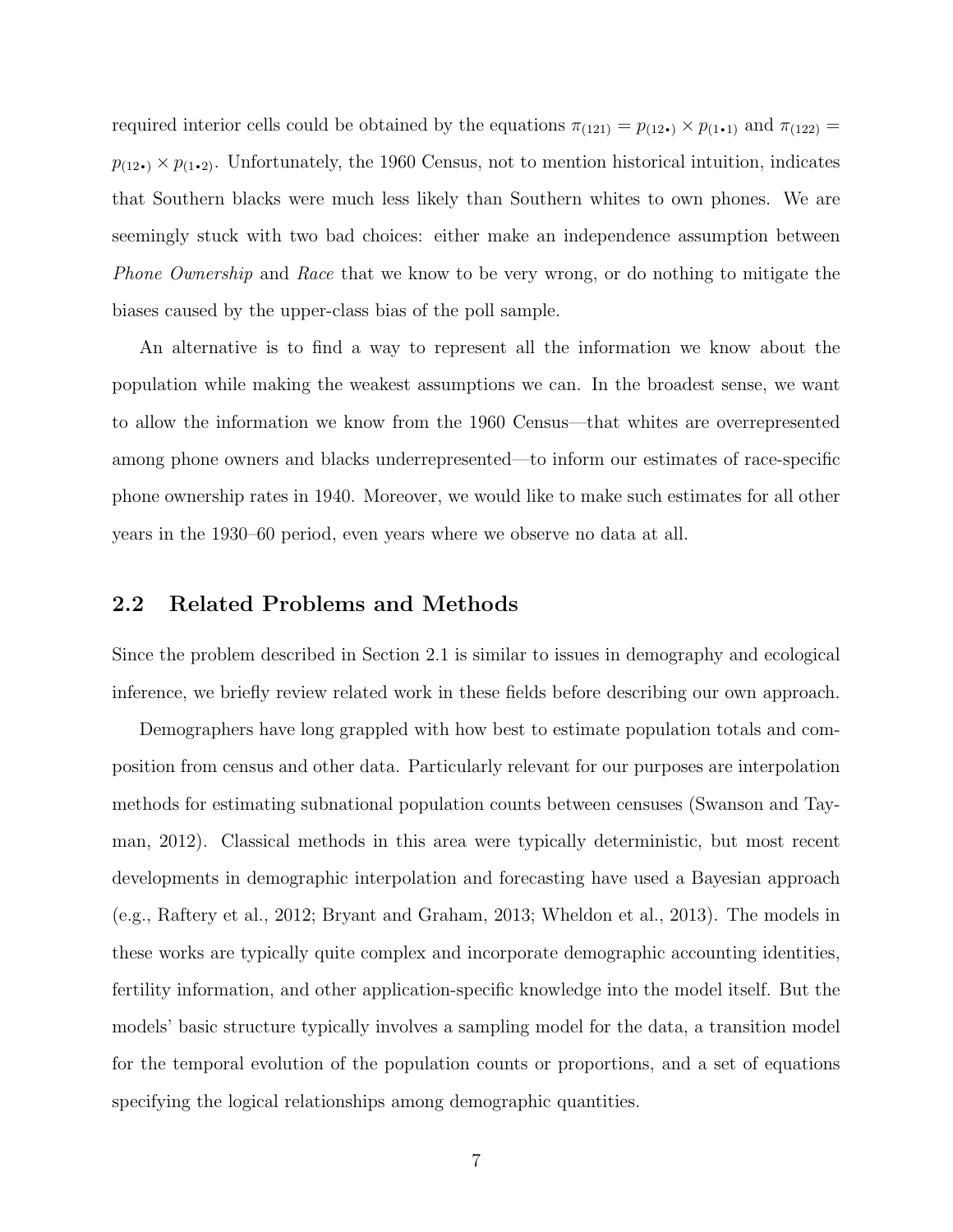Another natural reference point for our work, this one closer to political science, is the problem of ecological inference—that is, inference about individuals from aggregate data [\(Freedman,](#page-24-3) [2001\)](#page-24-3). Many ecological inference problems, such as the example of a  $2 \times 2$  table of voter registration by race discussed by [King, Rosen and Tanner](#page-25-3) [\(2004\)](#page-25-3) and many others, have a very similar if not identical structure to the problem of estimating interior cells from marginal totals. As [Wakefield](#page-27-2) [\(2004\)](#page-27-2) notes, such inferences are unreliable in the absence of supplementary data or prior information, and scholars in this field too have found Bayesian models an effective way to incorporating such information.

Many ecological inference models bring in such supplementary information via a hierarchical model that borrows strength from observably similar cross-sectional units (e.g., [King,](#page-25-4) [1997\)](#page-25-4). As an alternative, [Quinn](#page-26-3) [\(2004\)](#page-26-3) proposes to borrow strength across time instead. He argues that temporal dependence in the interior cell proportions is not a "statistical nuisance" but rather "an important piece of background knowledge" [\(Quinn,](#page-26-3) [2004,](#page-26-3) 207). Quinn incorporates this information via a local-level dynamic linear model (DLM) for the logits of the cell proportions, which shrinks the cell estimates towards the estimates from adjacent periods.[4](#page-0-0) He applies this to a dynamic version of the canonical ecological inference problem of estimating voter registration by race.

[Quinn](#page-26-3) [\(2004\)](#page-26-3) provides a very useful template for our own work, but it is worth noting the differences in the problems we respectively address. First, in Quinn's application the data are observed in the same form in every time period. By contrast, as illustrated by our motivating example, we focus on situations in which the available information differs by period and many periods have multiple data sources or lack data entirely. Relatedly, in some years we know certain variables' joint distribution, whereas only data on marginal proportions are available in [Quinn](#page-26-3) [\(2004\)](#page-26-3). Finally, our problem is higher-dimensional than the  $2 \times 2$  tables typical of ecological inference, involving as many as 9 categorical variables and 37,000 cells in each of 30 years.

<sup>4</sup>Transforming the proportions to the logit scale allows the use of Gaussian DLMs that would otherwise violate the unit-interval support of the proportions [\(Cargnoni, Muller and West,](#page-24-4) [1997\)](#page-24-4).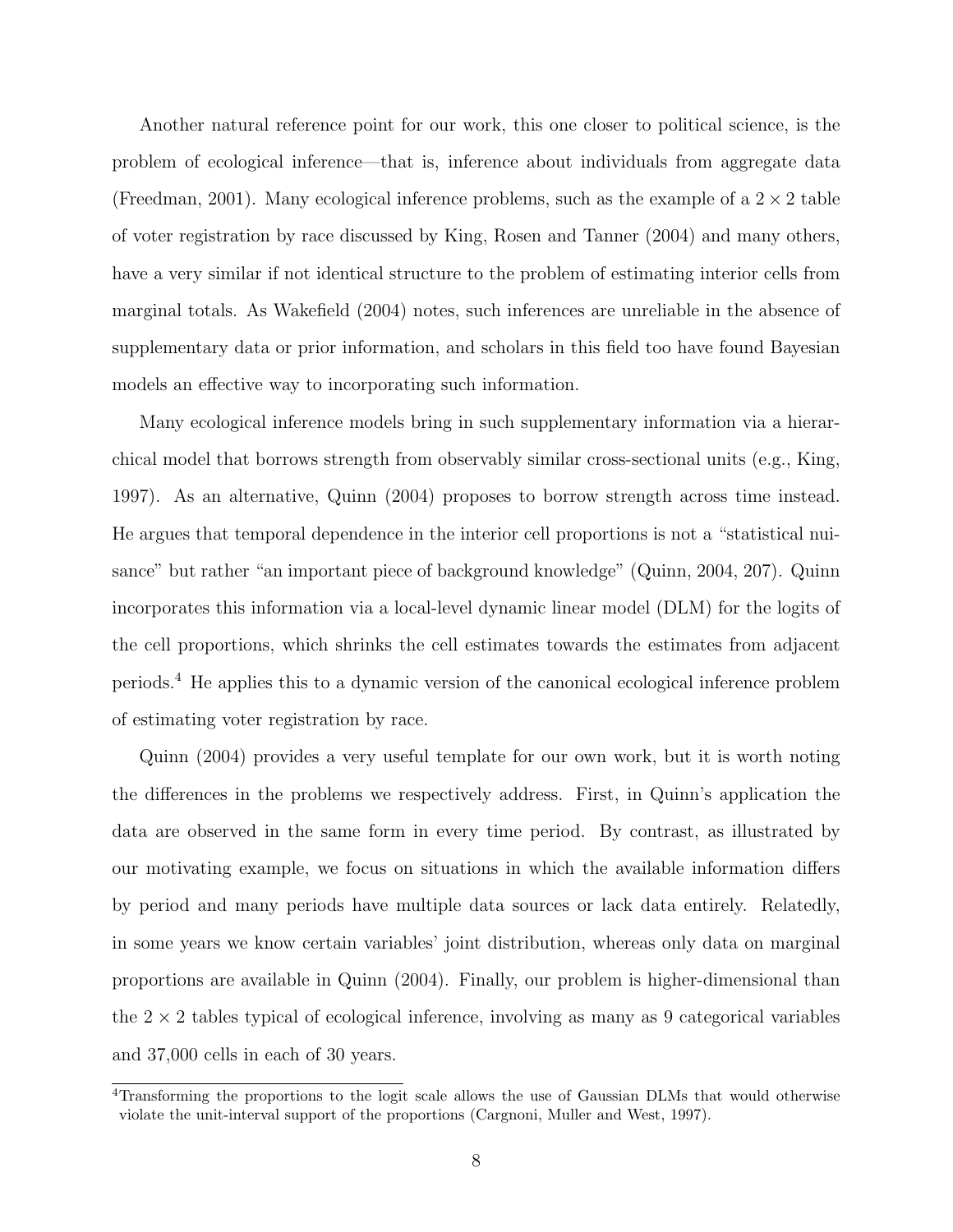#### <span id="page-8-0"></span>2.3 A Bayesian Interpolation Model

In this section, we derive a Bayesian model that generates year-specific subpopulation estimates informed by all the auxiliary data we have at our disposal. We begin with notation. Let  $v \in \{1, \ldots, V\}$  index auxiliary variables, each of which is assumed to be categorical with  $L_v$  levels indexed by l. Let  $c \in \{1, ..., C\}$  index the subpopulation cells defined by the auxiliary variables, where  $C = \prod_{v}^{V} L_v$  if the variables are non-nested.<sup>[5](#page-0-0)</sup> The estimands of interest are the cell population proportions  $\pi_t = (\pi_{t1}, \cdots, \pi_{tc}, \cdots, \pi_{tc})'$  in each time period  $t \in \{1, \ldots, T\}$  for which survey weights are required.

In each period t, population data are available on the joint distribution of  $M_t$  subsets of auxiliary variables, where  $M_t = 0$  if no data are available. Each variable subset  $m \in$  $\{1,\ldots,M_t\}$  contains  $V_{tm} \leq V$  variables, whose levels define  $G_{tm} = \prod_{w}^{V_{tm}} L_w$  groups, each composed of  $H_{tmg} \geq 1$  cells. The population data for each variable set m in period t consist of the  $G_{tm}$ -simplex of proportions  $p_{tm} = (p_{tm1}, \cdots p_{tmg}, \cdots, p_{tmG_{tm}})'$ , which may contain measurement and/or sampling error (cf. [Deville,](#page-24-5) [2000;](#page-24-5) [West and Little,](#page-27-3) [2013\)](#page-27-3). Each group proportion  $p_{tmg}$  is thus considered a noisy estimate of group g's true population proportion  $\phi_{tmq}$ , which is the sum of the proportions  $\pi_{tc}$  of the cells that compose group g.

For further intuition, consider the example described in Section [2.1.](#page-4-1) This example involves  $V = 3$  auxiliary variables (Region, Race, and Phone Ownership), each with  $L_v = 2$ levels. Of interest are the population proportions  $\pi_{tc}$  of  $C = 2 \times 2 \times 2 = 8$  cells in each of  $T = 31$  years (1930–60). In 1940 ( $t = 11$ ), data on the joint distribution of  $M_{11} = 2$ variable subsets are available,  ${Region, Race}$  and  ${Region, Phone Ownership}$ , each with  $V_{11,m} = 2$ ,  $H_{11,mg} = 2$ , and  $G_{11,m} = 4$ . We thus observe  $M_{11} = 2$  vectors of group proportions  $p_{11,m}$ , which are estimates of  $\phi_{tm}$  and which correspond to the marginal proportions in Table [1](#page-5-0) (though with slightly different notation). In 1960 ( $t = 31$ ), only  $M_{31} = 1$  variable subset is available:  ${Region, Race, Phone Ownership}.$  For the sake of this example, all other years

 $5$ An example of nested variables would be *State* and *Region*. We use the term cells to refer to the subpopulations whose proportions are of ultimate interest, and we use groups to refer to aggregations of one or more cells. Only data on group population proportions are observed.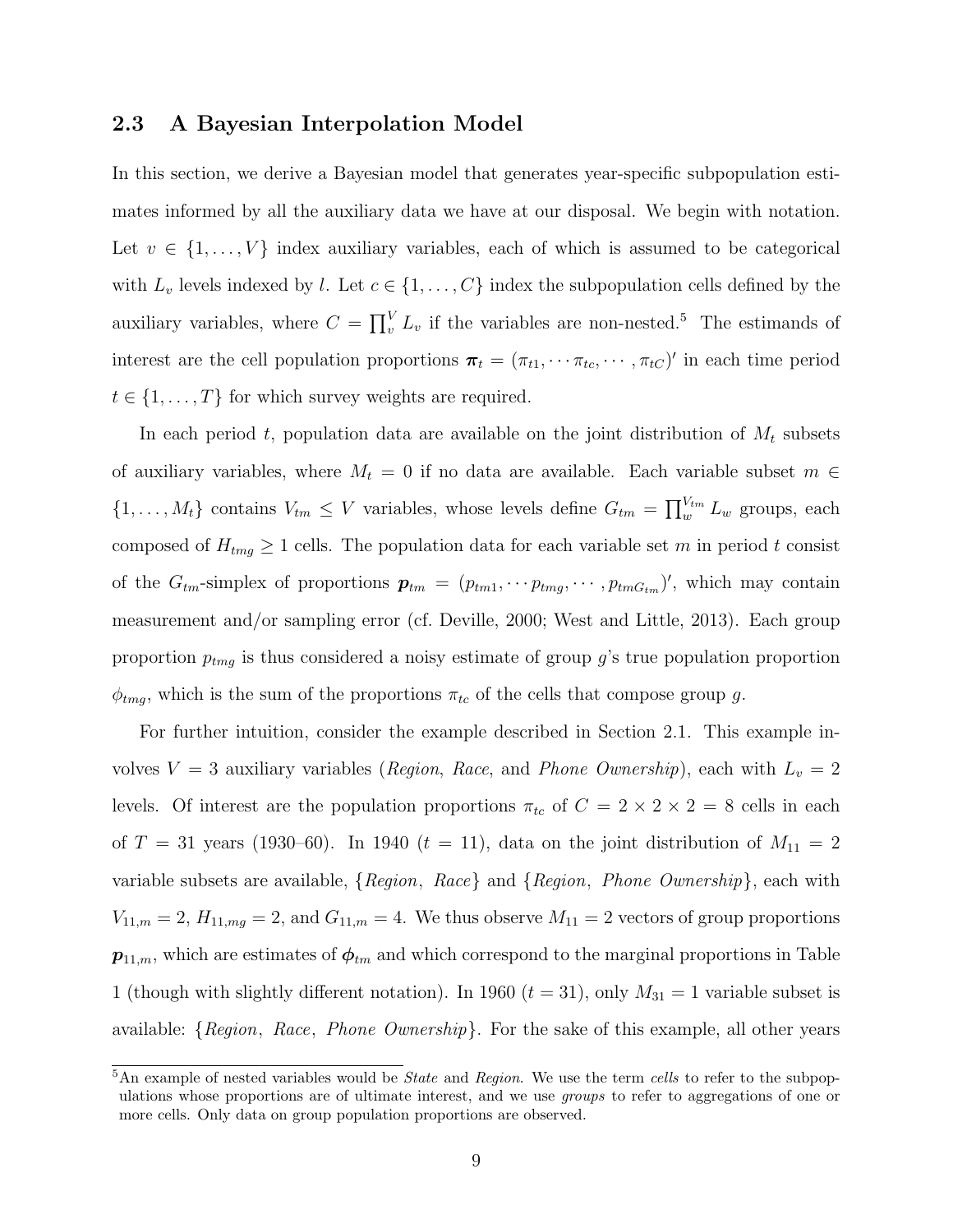lack data, so  $M_t = 0 \ \forall t \notin \{11, 31\}.$ 

Returning to the model exposition, recall that our goal is to use the information contained in the observed group proportions  $p_{tm}$  to make inferences about the true cell proportions  $\pi_{tc}$ . The Bayesian approach we pursue has two primary components: an observation model linking the parameters  $\pi_{tc}$  and  $\phi_{tm}$  to the data  $p_{tm}$ , and a transition model specifying how the  $\pi_{tc}$  evolve over time. The addition of prior distributions over the parameters yields a complete Bayesian model.

As noted above, the observed group proportions  $p_{tm}$  are likely to deviate from the true proportions  $\phi_{tm}$  as a result of measurement and sampling error.<sup>[6](#page-0-0)</sup> Moreover, it is possible for the observed proportions to contain redundant information, which may not be perfectly consistent if they come from different data sources. We represent the stochastic relationship between the observed and latent proportions using a multinomial observation model, which requires that  $p_{tm}$  be converted to counts. We do this by multiplying  $p_{tm}$  by the "sample size"  $n_{\text{sampling}}$ , leading to

<span id="page-9-1"></span>
$$
n_{\text{amp}}\mathbf{p}_{\text{tm}} \sim \text{Multinomial}(\boldsymbol{\phi}_{\text{tm}}, n_{\text{ samp}}). \tag{1}
$$

The expected value of  $p_{tmg}$  is  $\phi_{tmg}$ , with the sample size  $n_{samp}$  (specified by the analyst) determining the precision of the sampling distribution.

Recall from above that each group proportion  $\phi_{tmg}$  is the sum of the proportions of the  $H_{tmg}$  cells that compose it. Let  $\mathbf{A}_{tm}$  be an  $G_{tm} \times C$  indicator matrix of zeros and ones, where a 1 in row q and column c indicates that group q contains cell c. The relationship between  $\phi_{tm}$  and  $\pi_t$  is compactly described with the equation

<span id="page-9-0"></span>
$$
\phi_{tm} = A_{tm}\pi_t \tag{2}
$$

because pre-multiplying  $\pi_t$  by  $A_{tm}$  sums the cells within each group. For instance, in our

 ${}^{6}$ For instance, in our running example, the data on *Region* and *Race* are from 1% samples from the complete census and thus contain sampling error. Note also that information on Region appears twice, once from the census samples and AT&T records, and that these different data sources need not necessarily be perfectly consistent.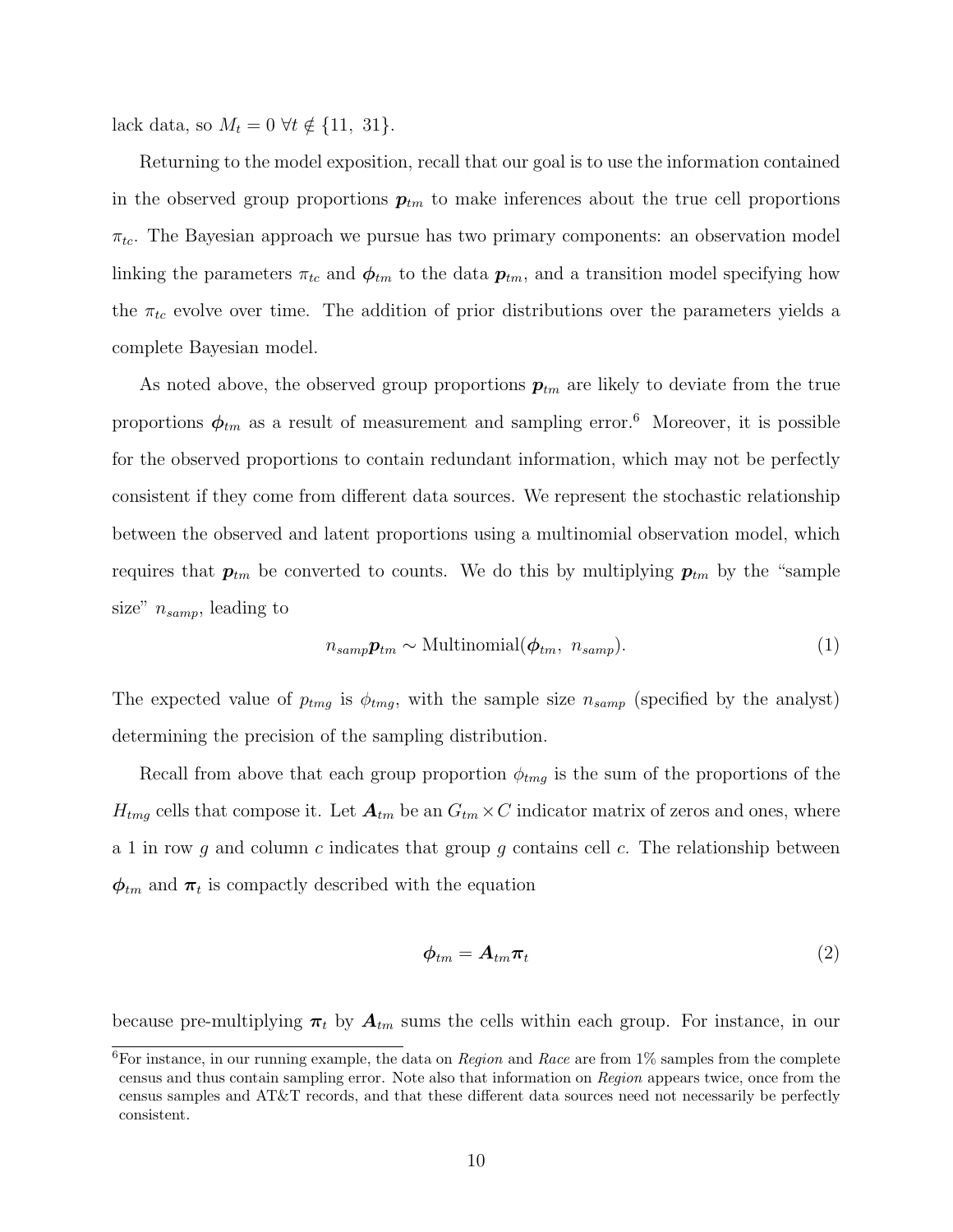running example, if the proportions  $\pi_t$  are ordered lexicographically,<sup>[7](#page-0-0)</sup> then the indicator matrix for  $Region \times Race$  is

$$
\boldsymbol{A}_{tm} = \begin{pmatrix} 1 & 1 & 0 & 0 & 0 & 0 & 0 & 0 \\ 0 & 0 & 1 & 1 & 0 & 0 & 0 & 0 \\ 0 & 0 & 0 & 0 & 1 & 1 & 0 & 0 \\ 0 & 0 & 0 & 0 & 0 & 1 & 1 \end{pmatrix}
$$
(3)

and  $\mathbf{A}_{tm}\boldsymbol{\pi}_t = (\pi_{t(111)} + \pi_{t(112)}, \ \pi_{t(121)} + \pi_{t(122)}, \ \pi_{t(211)} + \pi_{t(212)}, \ \pi_{t(221)} + \pi_{t(222)})'$ .  $\mathbf{A}_{tm}\boldsymbol{\pi}_t$  is thus essentially a vector of group-specific intercepts.

Substituting [\(2\)](#page-9-0) into [\(1\)](#page-9-1) leads to the following observation model:

<span id="page-10-0"></span>
$$
n_{\text{amp}}\mathbf{p}_{\text{tm}} \sim \text{Multinomial}(\mathbf{A}_{\text{tm}}\boldsymbol{\pi}_{t}, n_{\text{ samp}}). \tag{4}
$$

The model defined by [\(4\)](#page-10-0) does not distinguish among cells in the same group, so without further information the posterior distributions of their distributions will be equal. Thus, given uninformative priors, a single time period, and one set of auxiliary variables, the posterior mean for each element of  $\pi_t$  will be the same as if we had weighted  $\pi_t$  with poststratification weights derived from  $p_{tm}$ .<sup>[8](#page-0-0)</sup> The only difference would be the uncertainty around the estimates, which is determined by  $n_{\text{samp}}$ .

One of the advantages of a Bayesian approach, however, is that it makes it easy to integrate multiple sources of information. One potential source of additional information is the availability of population data on multiple sets of auxiliary variables in the same time period. If data on multiple variables are available,  $M_t > 1$  observation models can be specified, and as with raking on multiple sets of marginal distributions, the posterior

<sup>&</sup>lt;sup>7</sup>That is,  $\pi$ <sub>(111)</sub>,  $\pi$ <sub>(112)</sub>, ...,  $\pi$ <sub>(221)</sub>,  $\pi$ <sub>(222)</sub>, where the parenthetical subscripts correspond to the notation used in Table [1.](#page-5-0)

<sup>&</sup>lt;sup>8</sup>The poststratification weight of each cell c in group g would be  $p_{tmg}/H_{tmg}$ . In general, poststratification weights are equal within groups as long as the pre-adjustment "reference weights" are equal within groups, which is the case here.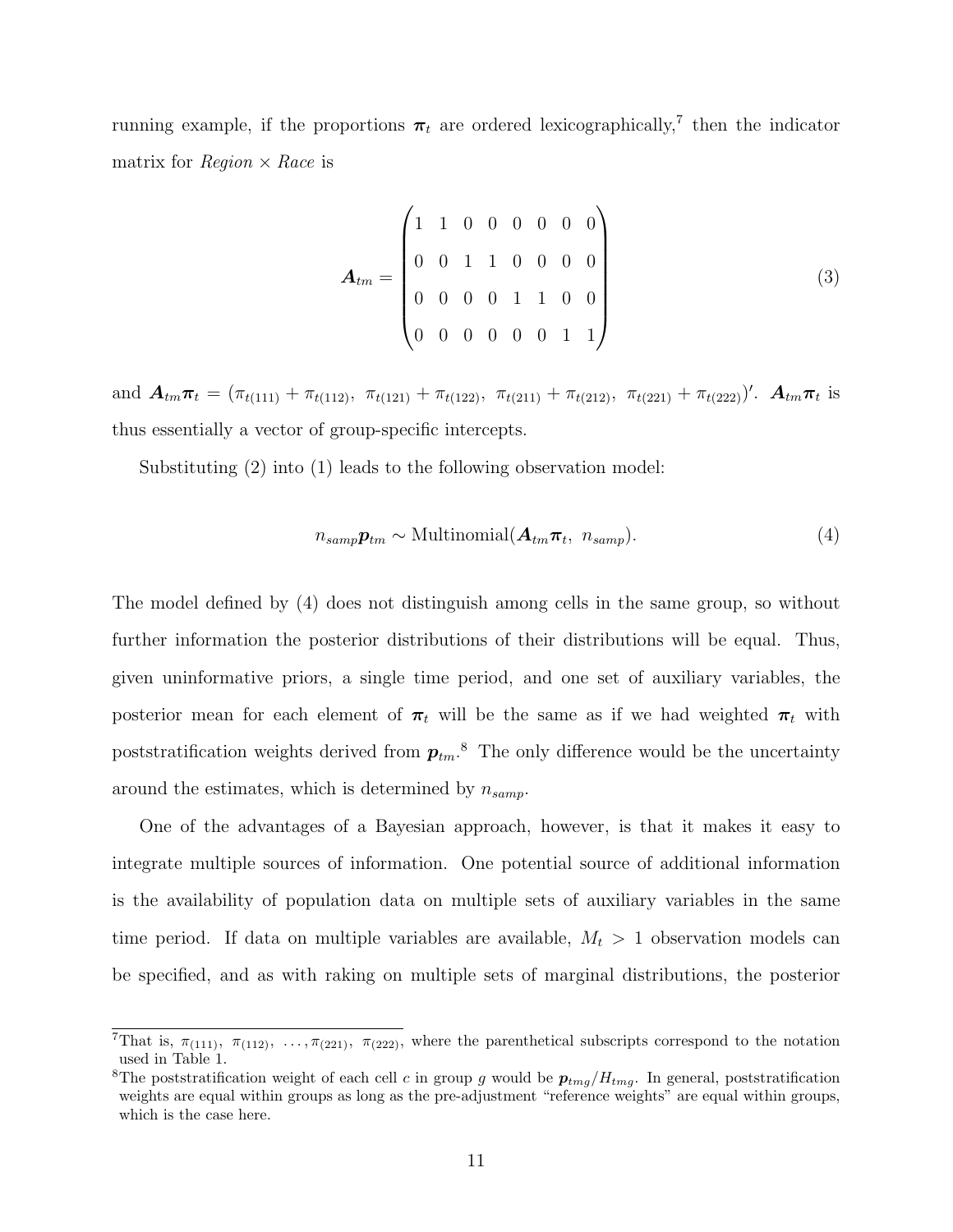distribution of  $\pi_t$  will be informed by all of the data. Note that because the observation model allows for stochastic discrepancies between  $p_{tm}$  and  $\phi_{tm}$ , different data sources need not be perfectly consistent with one another (e.g., if they were derived from separate samples from the same population).

A second potential source of information regarding  $\pi_t$  is data from time periods other than t. If cell proportions can be regarded as constant over time, the time index can be dropped and information from different periods incorporated in the same manner as data on different variables in the same period. A more realistic approach, however, is to specify a dynamic model for the evolution of  $\pi_t$  over time. Since population proportions lack a longterm mean or trend, the most plausible dynamic model in this context is a simple local-level DLM, where the value in each period serves as the prior expected value for the subsequent period. The conventional Gaussian DLM is inappropriate in this case, however, because it does not respect the constraints on the support of the proportion vector  $\pi_t$ . [Cargnoni,](#page-24-4) [Muller and West](#page-24-4) [\(1997\)](#page-24-4) address this problem by applying a logistic or similar transformation to the proportions so that the support of the transformed values is unbounded. We instead take an approach similar to [Grunwald, Raftery and Guttorp](#page-25-2) [\(1993\)](#page-25-2) and model the evolution of the proportions directly, using a Dirichlet distribution.

The Dirichlet would typically be parameterized in terms of a C-vector  $\alpha_t$  of "prior counts" for the C cells. In this application, however, it is convenient instead to write  $\alpha_t$  as the product of the prior expected values  $(\pi_{t-1})$  and the "prior sample size"  $n_{transition} = \sum_{c}^{C} \alpha_{tc}$ .

$$
\boldsymbol{\pi}_t \sim \text{Dirichlet}(\boldsymbol{\pi}_{t-1} n_{transition}). \tag{5}
$$

As above, the prior sample size  $n_{transition}$  is set by the analyst and determines the innovation precision. In periods with no data,  $\pi_t$  will be interpolated with values informed directly by the immediately adjacent periods [\(Quinn,](#page-26-3) [2004,](#page-26-3) 210) and, indirectly, by all previous and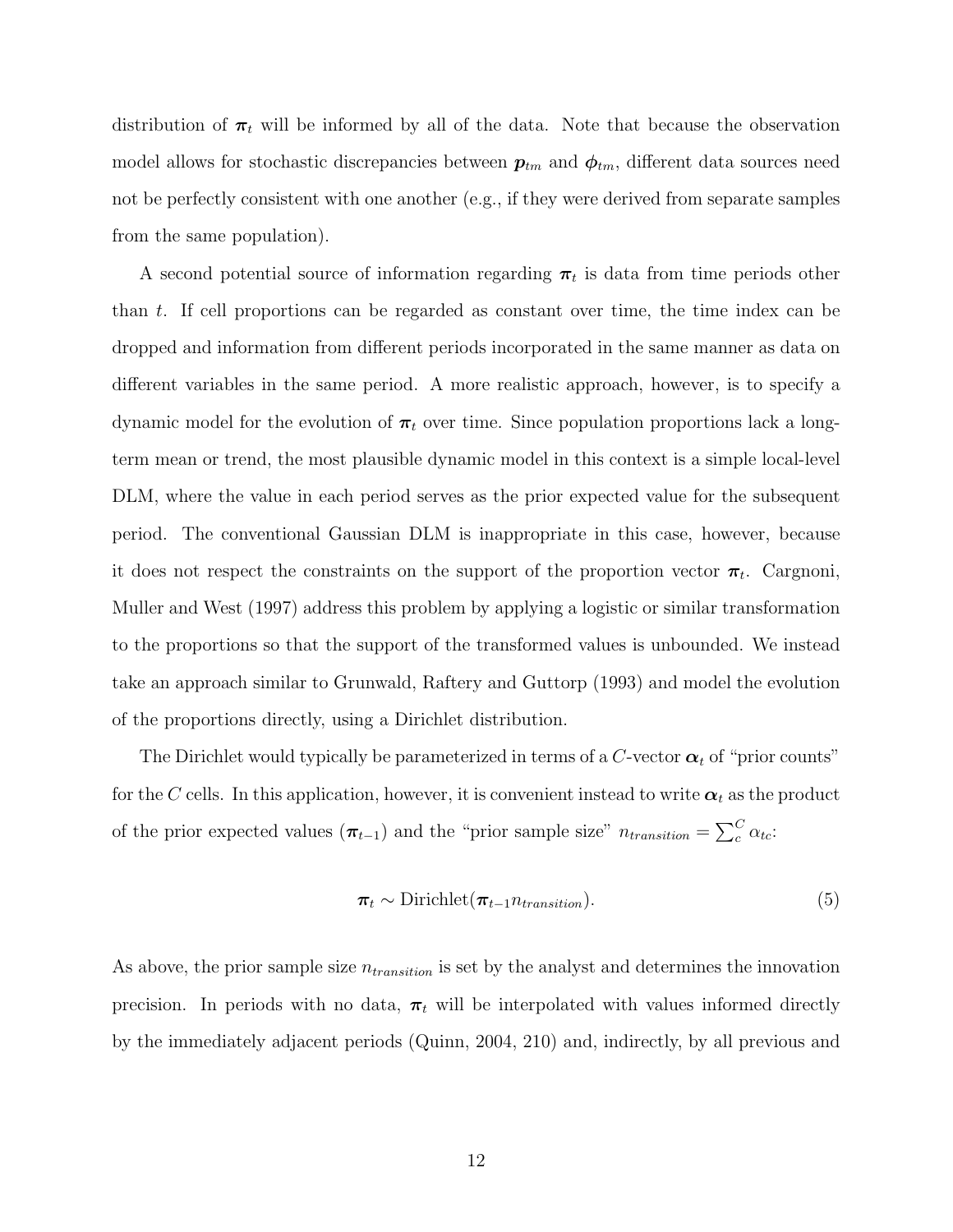<span id="page-12-1"></span>

| $\operatorname{Year}$ | Available Data                              |
|-----------------------|---------------------------------------------|
| 1930                  | $Race \times Region$                        |
|                       | Phone Ownership                             |
| 1935                  | Phone Ownership                             |
| 1937                  | Phone Ownership $\times$ Region             |
| 1940                  | $Race \times Region$                        |
|                       | Phone Ownership $\times$ Region             |
| 1945                  | Phone Ownership $\times$ Region             |
| 1950                  | $Race \times Region$                        |
| 1960                  | $Race \times Region \times Phone$ Ownership |

Table 2: Population Data for Illustrative Example

subsequent estimates. We also specify the following prior for the first period:

$$
\boldsymbol{\pi}_1 \sim \text{Dirichlet}(\boldsymbol{\pi}_0 n_0). \tag{6}
$$

The values for  $\pi_0$  may be selected by raking or postratifying a C-vector of 1's to match a subset of available population targets. To facilitate estimation of the model, it may be advisable to choose a value of  $n_0$  that implies a diffuse but proper prior for  $\pi_1$ .

#### <span id="page-12-0"></span>2.4 Interpolation of Phone Ownership by Race and Region

To illustrate this model, we first apply it to our running example of phone ownership by race and region between 1930 and 1960. Recall that our dilemma is that we would like to weight the polls to match the rate of phone ownership in the target population (U.S. population minus Southern blacks), but to do so we need phone ownership rates by race and region. Even if the target population included Southern blacks, it would still be better to incorporate what we know about racial differentials in phone ownership. This is exactly what our interpolation model enables us to do: incorporate all available information, including information outside the time period of real interest (1936–52), into our estimates of the target population.

Table [2](#page-12-1) details the data on the U.S. population available in each year. We set  $n_{transition} =$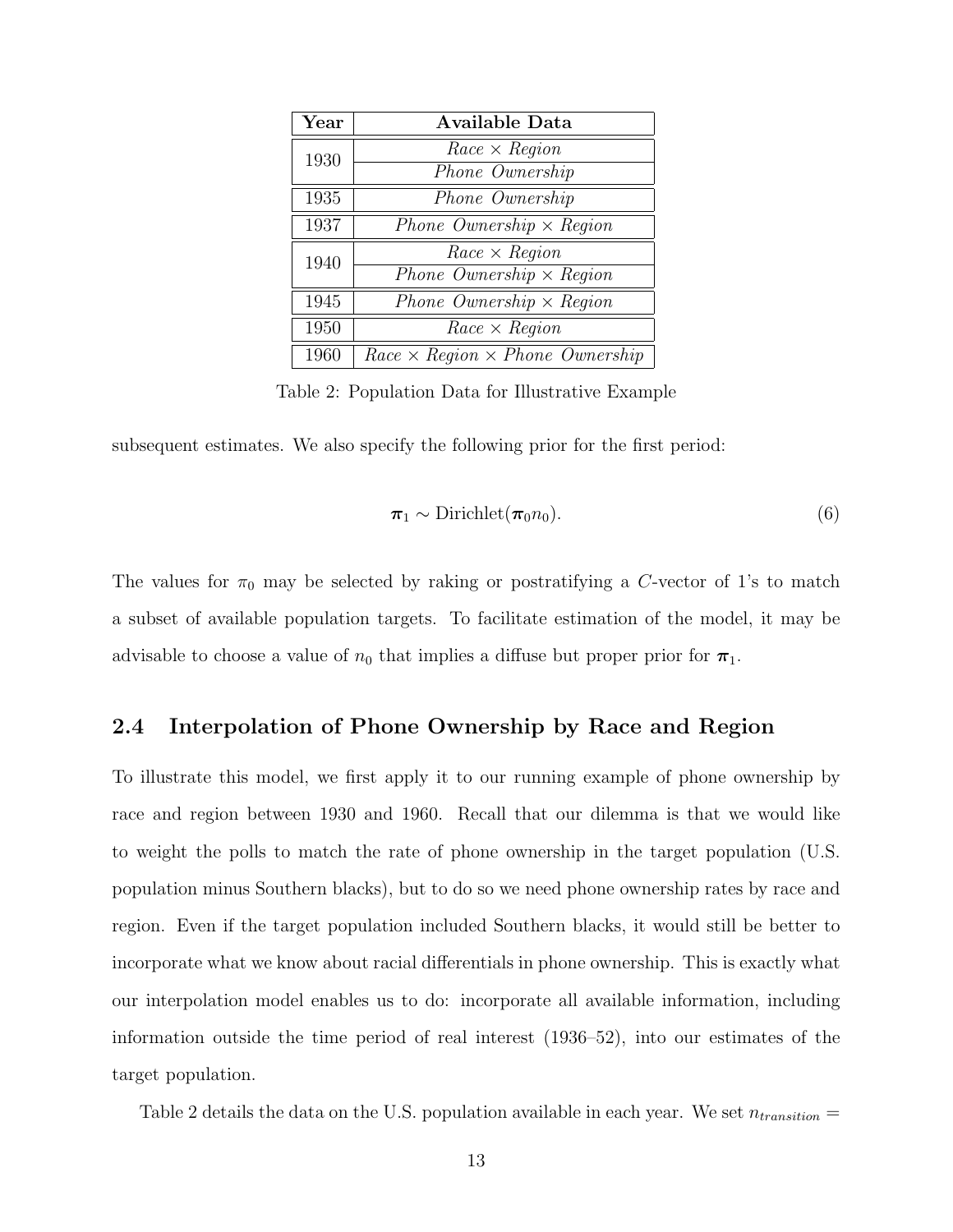1,000,000 and  $n_{\text{sample}} = 100,000,000$ . The large value of  $n_{\text{transition}}$  implies a belief that the yearly fluctuations in the population proportions are relatively small, and the even larger value of  $n_{\text{samp}}$  implies a belief that measurement error in the targets is smaller than year-toyear variation. We estimate the model using the Bayesian simulation Stan, as called from R [\(Stan Development Team,](#page-26-7) [2013;](#page-26-7) [R Core Team,](#page-26-8) [2014\)](#page-26-8).[9](#page-0-0)

Estimating the model with these data generates  $C = 8$  estimated proportions in each of  $T = 30$  years. Figure [1](#page-14-2) plots the implied phone-ownership percentages by race and region.[10](#page-0-0) As the figure shows, blacks were substantially less likely than whites to own a phone, especially in the South. Even though the racial phone-ownership disparities are only contained in the 1960 data, the model propagates this information backwards in time. The model estimates imply that in 1940, for example, 8% of blacks in the South owned a phone, compared to 23% of whites. These figures are consistent with estimates derived from external data, which suggest that 5–9% of Southern blacks owned phone in 1940. It is worth emphasizing that without the 1960 data, there would be no information to distinguish blacks and whites, whose phone-ownership rates would thus be estimated to be equal within region.

From the estimated population proportions  $\hat{\pi}_{tc}$ , we can also generate weighting targets for the U.S. population minus Southern blacks. Under this definition of the target population, the estimated 1940 phone-ownership rate in the South is 23%, compared to 19% when Southern blacks are included. Including the 1960 data thus makes a substantial difference in the targets as well as in any survey weights calculated from them.

The foregoing example is in several respects typical of the applications for which our model is intended. First, population data are not available in most years for which weights are desired. Second, even when population data are available, they differ in the aspects of the population distribution they measure. Sometimes marginal distributions are available

<sup>9</sup>Stan is a C++ library that implements the No-U-Turn sampler [\(Hoffman and Gelman,](#page-25-5) [Forthcoming\)](#page-25-5), a variant of Hamiltonian Monte Carlo. We computed 1,000 samples from the posterior distribution, discarding the first 500. We use the mean of the posterior distribution as our point estimator.

<sup>&</sup>lt;sup>10</sup>The general decline in phone ownership between 1930 and 1935 is almost certainly a consequence of the Great Depression.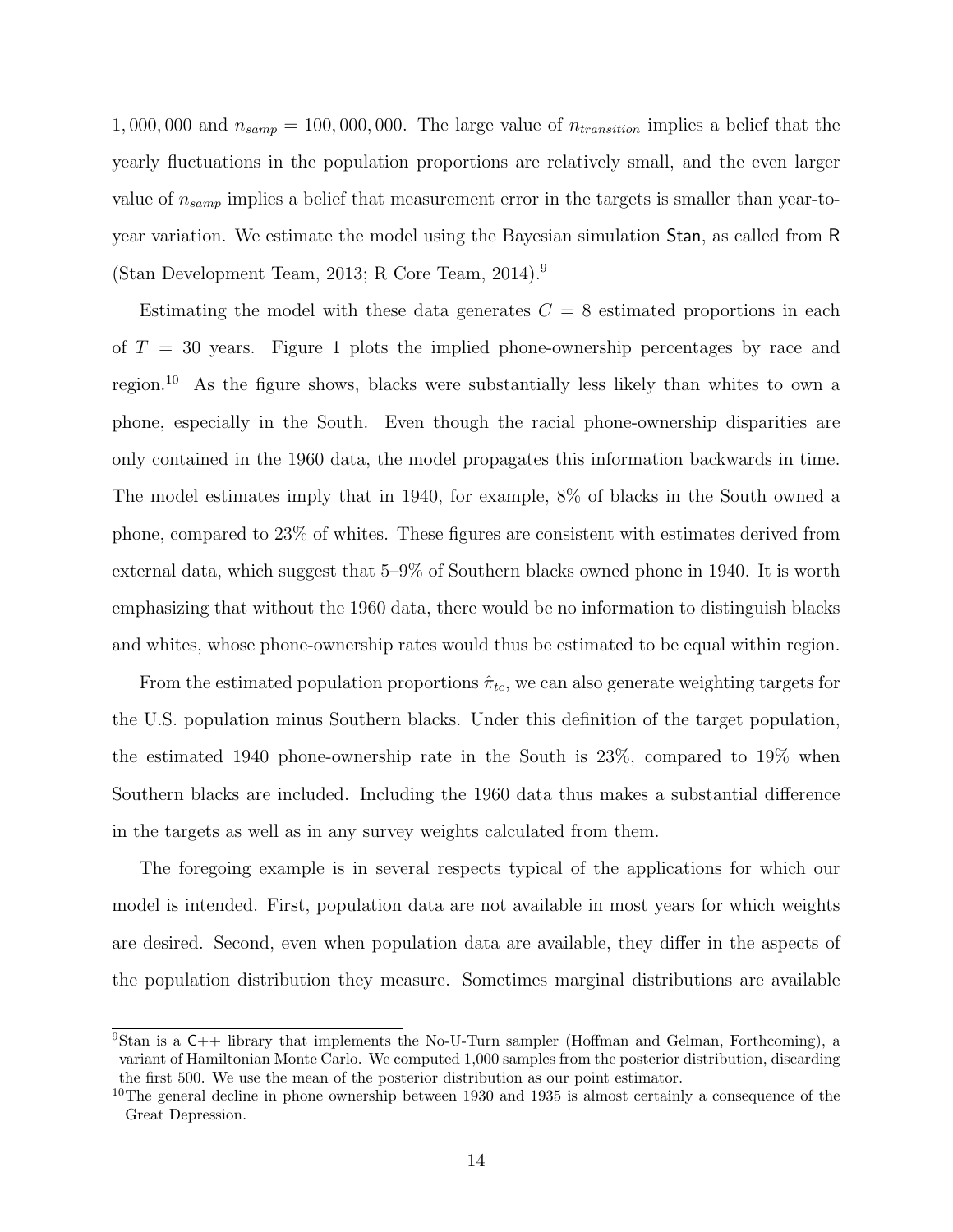

<span id="page-14-2"></span>Figure 1: Estimated Phone Ownership by Race and Region, 1930–60. The shaded area denotes the years for which we require population targets. Vertical dotted lines indicate years for which population data are available.

and sometimes partial joint distributions; only once, in 1960, is the full joint distribution observed. Actual applications will share the same basic structure, but they are likely to involve more auxiliary variables and thus many more population moments to potentially match. It is this problem, that of selecting population targets, that the following section addresses.

## <span id="page-14-0"></span>3 Target Selection Using the Lasso

### <span id="page-14-1"></span>3.1 The Problem of Target Selection

In applications like Section [2.4,](#page-12-0) with only  $V = 3$  variables and  $C = 8$  cells, it is generally possible and desirable to poststratify poll samples so as to exactly match the joint population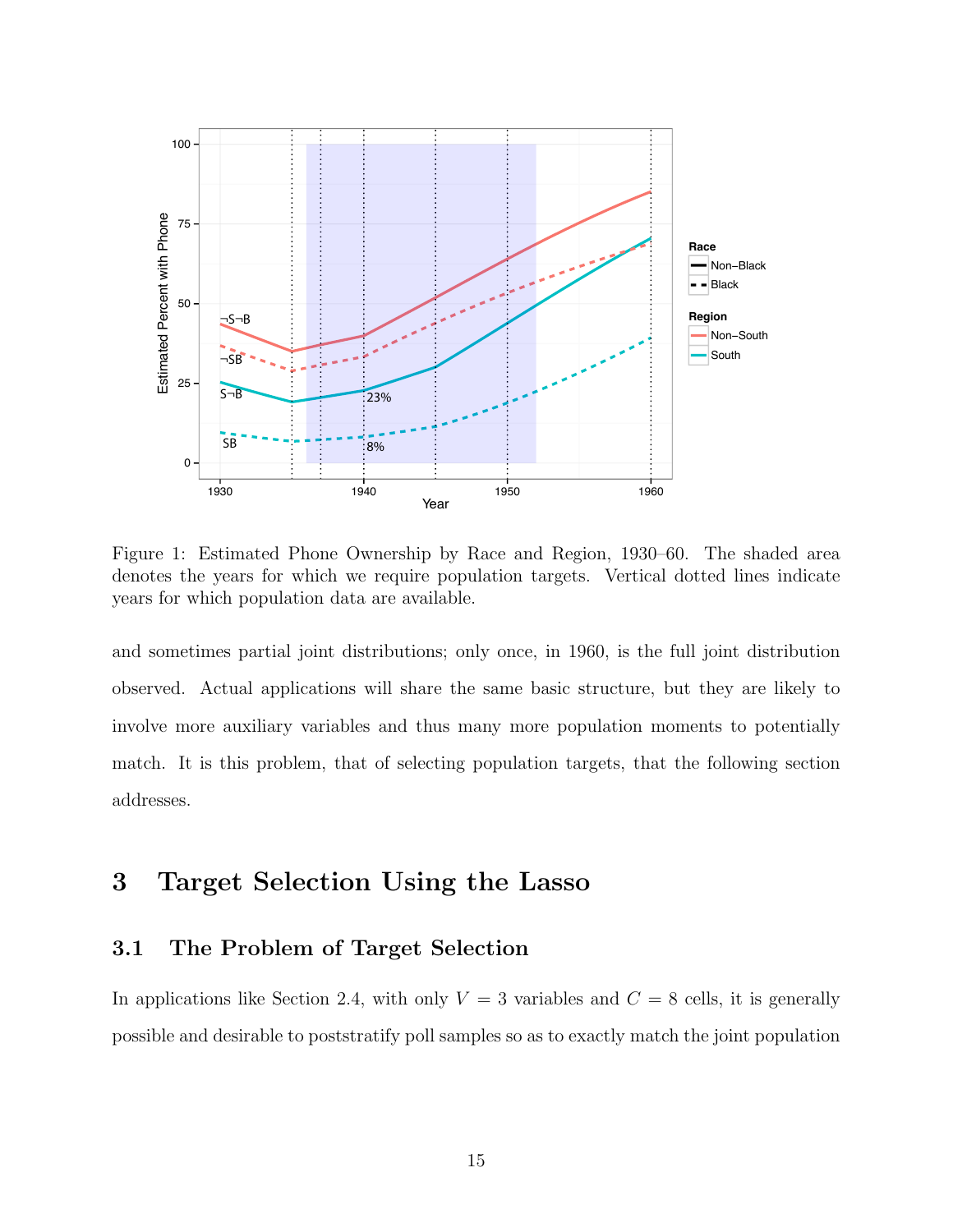distribution of the auxiliary variables.<sup>[11](#page-0-0)</sup> Assuming the auxiliary variables are categorical, the poststratification weight of each sample unit i in cell c for survey s at time t is  $w_{i[tc]} =$  $n_s\hat{\pi}_{tc}/n_{cs}$ , where  $n_s$  is the survey sample size and  $n_{cs}$  is the number of sample units in cell c. As C increases, however, it becomes more likely that  $n_{cs} = 0$  for at least one cell, rendering  $w_{i[tc]}$  undefined for that cell. Even if no cell is empty, the weights may become very large, resulting in unacceptably high-variance estimates. The problem of  $C > n_s$  is likely to increase in the future as more sources of auxiliary data become available for weighting (e.g., consumer surveys; see [West and Little,](#page-27-3) [2013\)](#page-27-3).

One potential solution to this sparseness problem is to use a hierarchical model to generate shrinkage estimates for every cell, even empty ones; this is the basic motivation for MRP (see [Gelman and Little,](#page-24-6) [1997\)](#page-24-6). An alternative approach is to use only a subset of population moments as targets for the weights. Classical raking weights, for example, match only the marginal distributions of the auxiliary variables. More generally, under the calibration framework it is possible to use any set of population moments, joint or marginal, as weighting targets. The question then becomes how to choose the subset of moments to use as targets.

As is well known, weighting reduces nonresponse bias to the extent that the adjustment cells defined by values of weights are homogenous with respect to the response probabilities and with respect to the outcome variable (e.g., [Little,](#page-25-6) [1986\)](#page-25-6). This is because nonresponse bias is approximately equal to the population covariance between the response probabilities  $(\rho_i)$ and the outcome variable  $(y_i)$ , divided by the average response probability. As a consequence, one should select auxiliary variables that predict the probability of response or the outcome variable of interest, preferably both. Beyond this, much of the specific advice on choosing auxiliary variables is essentially heuristic. [Bethlehem, Cobben and Schouten](#page-24-1) [\(2011,](#page-24-1) chapter 9), for instance, suggests pre-selecting certain auxiliary variables based on substantive and theoretical knowledge, then selecting the rest based on their relationships with nonresponse and the main survey variables.

 $11$ The exception would be if some population cells are excluded from the sample by design, which of course is the case with the polls of interest in Section [2.4.](#page-12-0)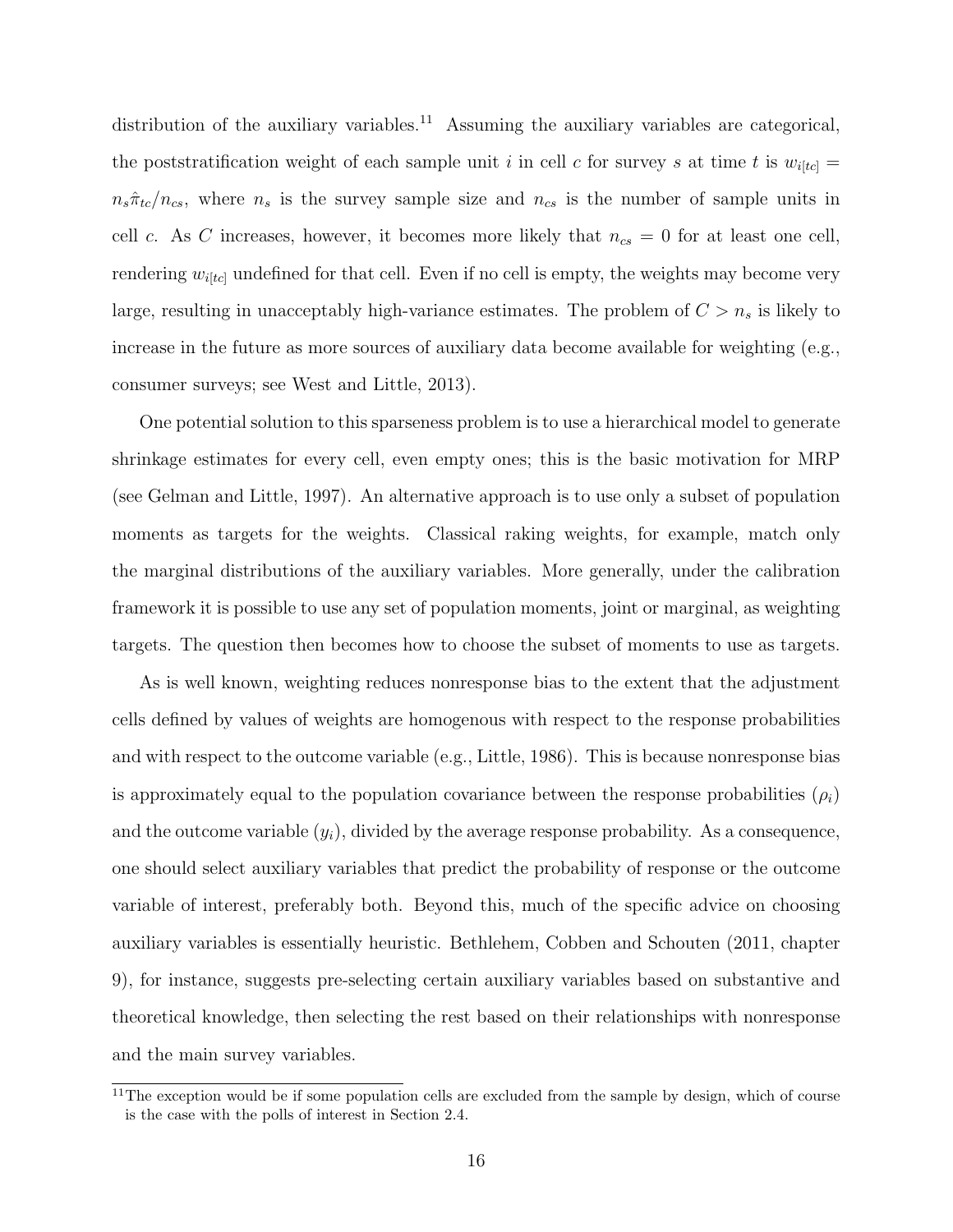More formal selection criteria have also been proposed (for a review of indicators of non-response bias, see [Wagner,](#page-27-4) [2012\)](#page-27-4). Some, such as Särndal and Lundstrom [\(2008\)](#page-26-9), recommend  $R<sup>2</sup>$ -like statistics that capture variability in response probabilities. The advantage of focusing only on response probabilities is that the choice of weights does not depend on the outcome of interest, of which there may be many in a given poll. The downside is that weights increase the variance of outcome estimates unless they predict the outcome well. This has lead other works to suggest indicators that take into account the outcome variable as well as the response probabilities (e.g., Särndal and Lundstrom, [2005,](#page-26-2) [12](#page-0-0)1–2).<sup>12</sup>

Whether derived from response probabilities only or from the outcome variable as well, the statistics referenced above provide an indicator with which to rank different sets of auxiliary variables by their estimated reduction in nonresponse bias. This requires calculating the nonresponse statistic for every possible variable subset, which quickly becomes computationally burdensome, especially when considering interactions (that is, the joint distribution of two or more auxiliary variables).[13](#page-0-0)

#### <span id="page-16-0"></span>3.2 Target Selection as Variable Selection

We build on this growing literature but take a different approach that conceptualizes the problem as equivalent to that of variable subset selection in model specification. As Särndal [and Lundstrom](#page-26-2) [\(2005,](#page-26-2) chapter 10) observe, weights reduce nonresponse bias to the extent that the response influence  $\omega_i = 1/\rho_i$  or the study variable  $y_i$  are well predicted by a linear combination of the auxiliary variables. Thus choosing the optimal set of auxiliary variables reduces to choosing the regression specification that best predicts  $\omega_i$  and  $y_i$ , subject to any constraints on the resulting weights.

The statistical learning literature refers to this problem as variable subset selection. In theory, the solution is to compare all possible variable subsets on some measure of fit and

<sup>12</sup>See also [Wagner](#page-27-5) [\(2010\)](#page-27-5) and [Andridge and Little](#page-23-4) [\(2011\)](#page-23-4), though neither of these works uses its proposed nonresponse indicator to select auxiliary variables.

 $13$ For this reason, Särndal and Lundstrom's [\(2008\)](#page-26-9) proposed stepwise selection procedure for the "best" possible" auxiliary vector considers only main effects.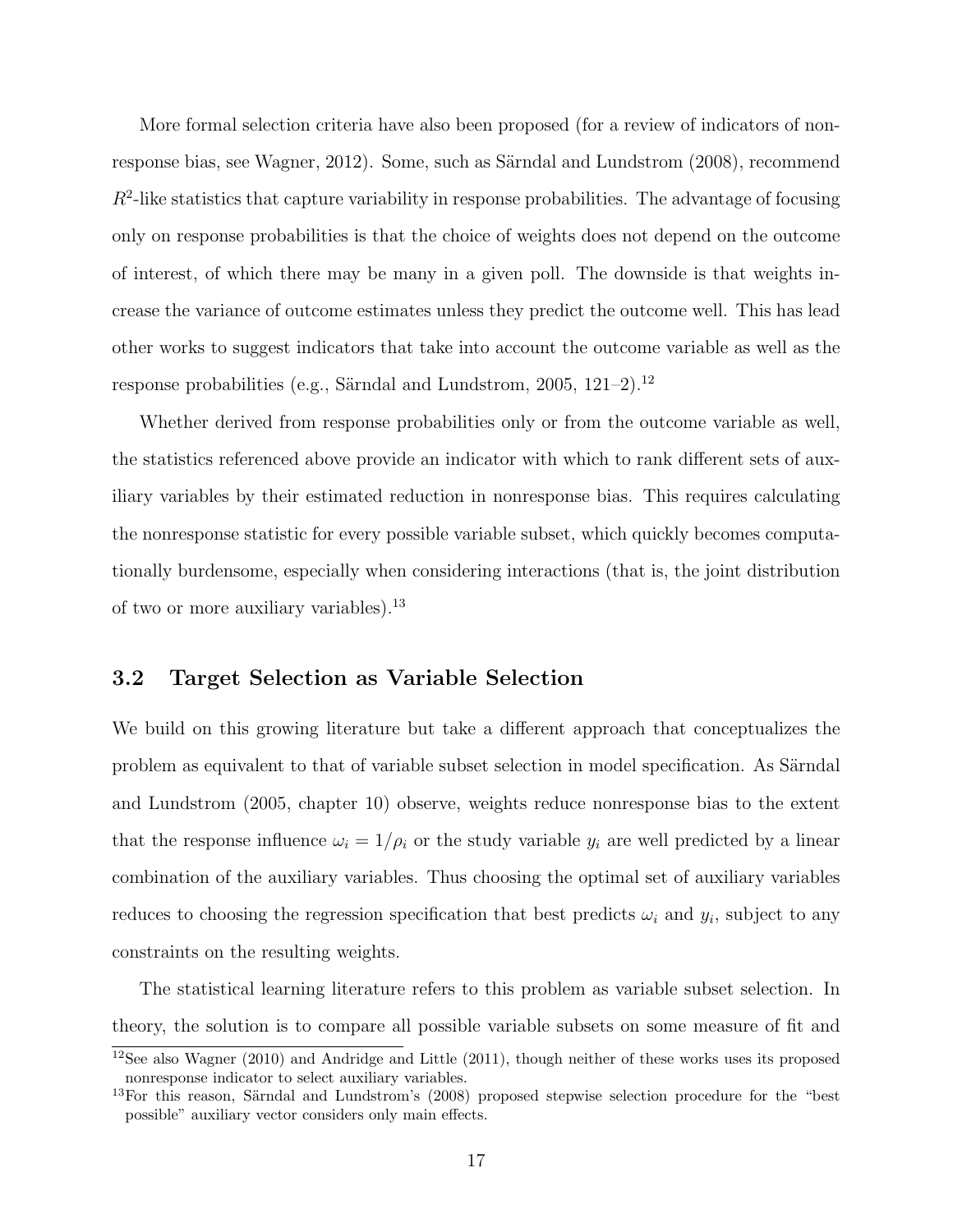select the best subset. Such comprehensive comparisons become computationally infeasible, however, once the number of variables exceeds 30 or 40. Approximate stepwise shortcuts do exist, but they share with best-subset selection an undesirably high level of variance [\(Hastie,](#page-25-7) [Tibshirani and Friedman,](#page-25-7) [2009,](#page-25-7) 57–61).

As its name suggests, the lasso ("least absolute shrinkage and selection operator") is a shrinkage estimator that also acts as a variable selector [\(Tibshirani,](#page-26-4) [1996\)](#page-26-4). The lasso regression estimator can be written as

$$
\hat{\beta}^{\text{lasso}} = \operatorname{argmin} \left\{ \sum_{i=1}^{N} \left( y_i - \beta_0 - \sum_{j=1}^{J} \beta_j x_{ij} \right)^2 + \lambda \sum_{j=1}^{J} |\beta_j| \right\},\tag{7}
$$

where  $\lambda$  is a tuning paramater regulating how much the coefficients are shrunk away from the least-squares estimates and towards zero. In other words,  $\lambda$  determines the simplicity of the model specification. Like ridge regression and other shrinkage estimators, the lasso coefficient estimates are lower-variance and less prone to overfitting than least squares. Unlike ridge regression, the lasso's  $L_1$  penalty  $\sum_{j=1}^{J} |\beta_j|$  causes some coefficients to be shrunk all the way to zero—that is, to be dropped from the regression specification [\(Hastie, Tibshirani and](#page-25-7) [Friedman,](#page-25-7) [2009,](#page-25-7) 68–9).

The lasso thus performs a function similar to best-subset and stepwise selection but is more computationally efficient than the former and less variable than the latter. In addition, like least-squares regression, the lasso can be generalized to multivariate  $\pmb{y}_i$ , in which case the coefficient penalties are grouped across dependent variables. The variable-specific penalties can also be modified so as to require the inclusion of certain variables in every variable subset.

#### <span id="page-17-0"></span>3.3 A Procedure for Lasso-Based Target Selection

Our goal is to generate weights that most effectively reduce the correlation between the response probabilities and relevant outcome variables, while also satisfying any user-defined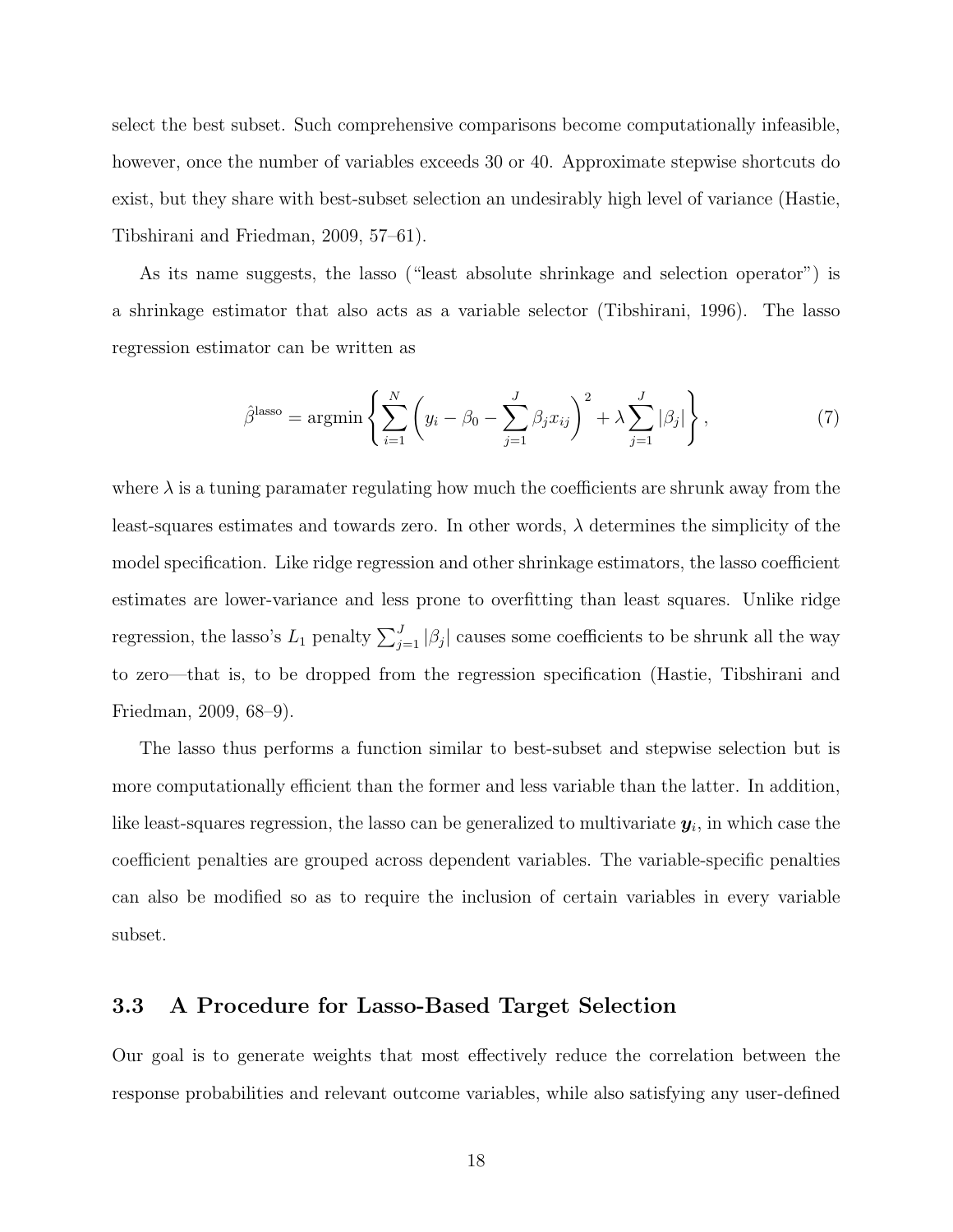constraints on the weights or the auxiliary variables. For example, users may want to place bounds on the weights, to require that they match certain population targets, or use a consistent set of weights across multiple surveys. The following procedure is designed to achieve this goal:

- 1. Construct a training dataset for use in selecting auxiliary variables. This dataset may be the same poll for which weights are desired or a separate dataset with the same variables.
- 2. Identify the pool of potential auxiliary variables  $x_i$  as well as the outcome variables of interest  $y_i$ .
- 3. Estimate the response influence  $\omega_i$  of each unit in the training dataset with its weight  $\hat{\omega}_i$ , calculated using the joint or marginal population distributions of the auxiliary variables as targets and ignoring empty cells. If the  $\hat{\omega}_i$  are highly skewed, it may be desirable to apply a logarithmic or other transformation.
- 4. For each of a range of  $\lambda$  values, apply the lasso using  $\hat{\omega}_i$  and  $\mathbf{y}_i$  as multivariate responses and  $x_i$  as predictors. Set to zero the penalty for any coefficient that, based on theoretical or substantive knowledge, must be included in the auxiliary vector. Save the set of non-zero coefficients.
- 5. Using the actual poll data, start with the largest value of  $\lambda$  (i.e., the simplest model) and calculate calibration weights with the corresponding lasso-selected variable subset as moment constraints.<sup>[14](#page-0-0)</sup> Continue likewise for successively smaller values of  $\lambda$  until it proves impossible to construct weights (e.g., due to empty cells in the sample).
- 6. Select the most "complex" set of weights that satisfy desired restrictions (e.g., bounds).

This procedure should result in the selection of weights that predict  $y_i$  and  $\omega_i$  about as well as possible. It is important that the variables in  $y_i$  be chosen with care and be

 $\frac{14}{14}$ The two primary choices of calibration method are multiplicative weighting (i.e., raking) and linear weighting; see [Kalton and Flores-Cervantes](#page-25-8) [\(2003\)](#page-25-8) for a comparison.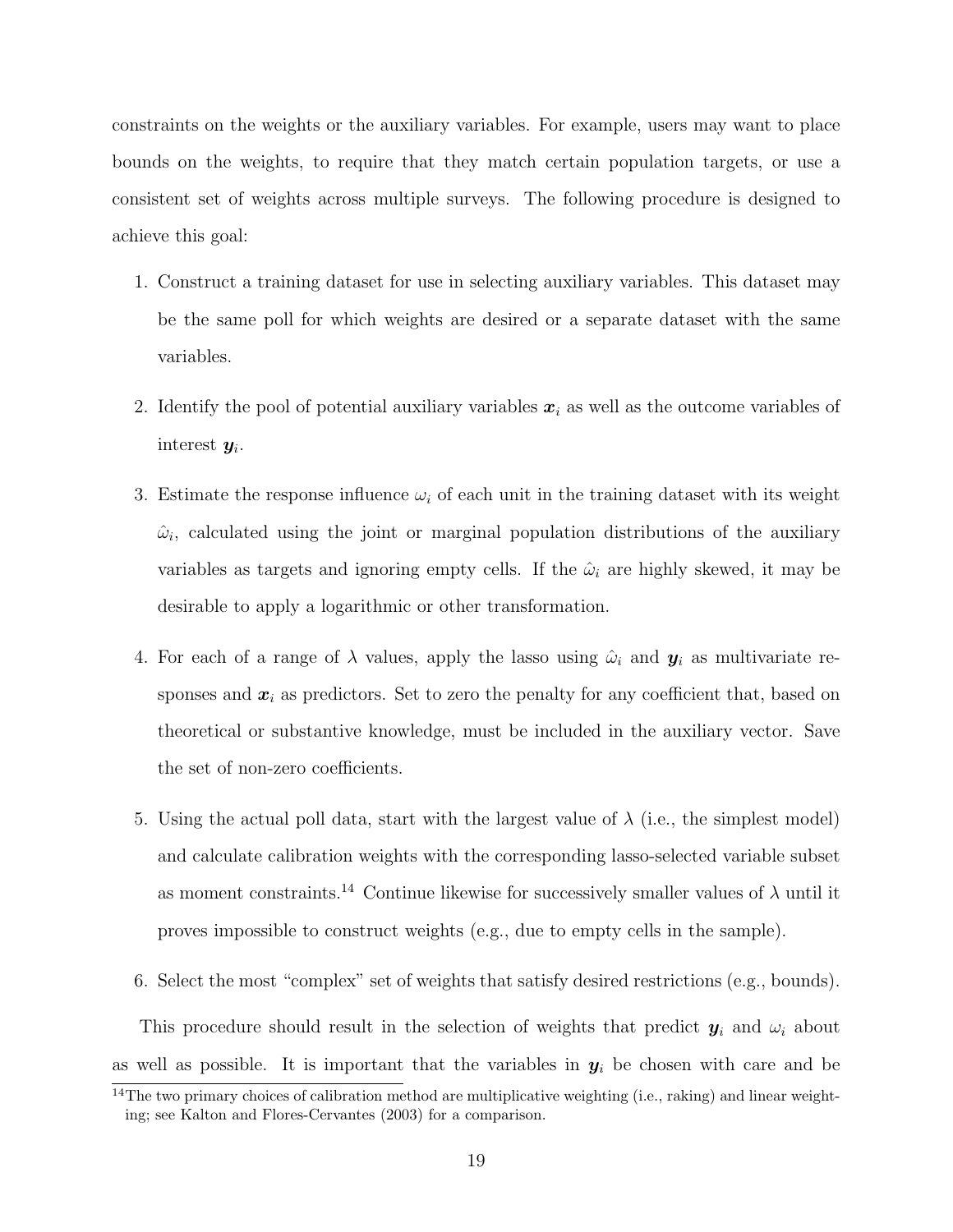limited in number. If they are too numerous, the lasso will give prediction of  $\hat{\omega}_i$  low priority in the selection of variable subsets. This is problematic insofar as analytic interest lies in outcome variables not in  $y_i$ , for which nonresponse bias may be reduced much less than for  $y_i$ . Indeed, if many outcome variables are of interest, it may be desirable to either reduce the dimensionality of  $y_i$  with factor analysis or another method, or else to predict only  $\hat{\omega}_i$ , along the lines suggested by Särndal and Lundstrom [\(2008\)](#page-26-9).

## <span id="page-19-0"></span>4 Application to Quota-Sampled Polls

This section applies the two techniques introduced in this paper—Bayesian population interpolation and lasso-based target selection—to the problem of constructing weights for a quota-sampled opinion poll. We begin by using the model in Section [2.3](#page-8-0) to estimate the joint population distribution of seven auxiliary variables in each year between 1930 and 1960. Next, we use the multivariate lasso to select population targets for their predictiveness of the response probabilities, voter turnout, and presidential partisanship. Finally, on the basis of the targets selected by the lasso as well as substantive knowledge, we calculate weights for two quota-sampled polls fielded in 1940 and evaluate the weights on several external metrics.

In this example, we use the following seven auxiliary variables, all binary unless otherwise indicated: Black, Farm, Female, Phone Ownership, Professional, Region (Midwest, North-east, South, and West), and Urban.<sup>[15](#page-0-0)</sup>. Table [3](#page-20-0) lists the population data available in each year. Note that in no year is the full joint distribution available. Also, as in the illustrative example from Section [2.1,](#page-4-1) we exclude Southern blacks from our target population.

To create as large a training dataset as possible, we combine together several hundred polls fielded in the 1936–52 period, resulting in a combined dataset with over 625,000 valid

 $15$ In addition to these seven auxiliary variables, three more are available: Age (three categories), *Education* (four categories) and State (48 categories). Cross-classifying on the original seven variables plus Age, Education, and State results in over 37,000 cells per year. Our example uses only seven auxiliary variables so as to make the interpolation model less computationally demanding.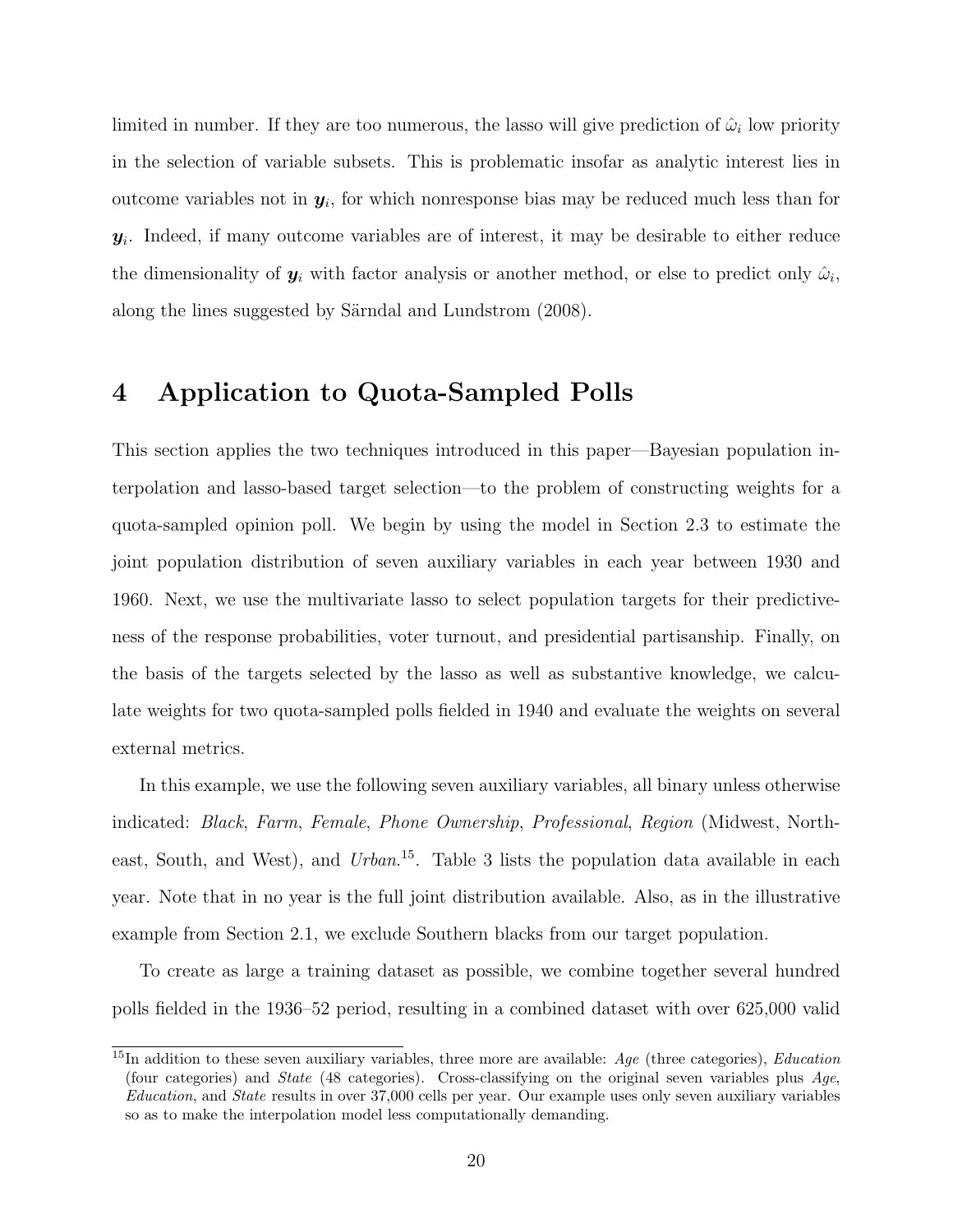| Year | Available Data                                                                                 |  |  |  |  |
|------|------------------------------------------------------------------------------------------------|--|--|--|--|
| 1930 | $Black \times Farm \times Female \times Professional \times Region \times Urban$               |  |  |  |  |
| 1937 | Phone Ownership $\times$ Region                                                                |  |  |  |  |
| 1940 | $Black \times Farm \times Female \times Professional \times Region \times Urban$               |  |  |  |  |
|      | Phone Ownership $\times$ Region                                                                |  |  |  |  |
| 1945 | Phone Ownership $\times$ Region                                                                |  |  |  |  |
| 1950 | $Black \times Farm \times Female \times Professional \times Region$                            |  |  |  |  |
| 1960 | $Black \times Farm \times Female \times Phone$ Ownership $\times$ Professional $\times$ Region |  |  |  |  |

<span id="page-20-0"></span>Table 3: Population Data for Quota-Sampled Polls

respondents. One of the few political variables common to all the component polls is retrospective presidential vote, which we recode to three dummy variables: *Voted Democratic*, Voted Republican, and Did Not Vote.<sup>[16](#page-0-0)</sup> Together, these variables provide a good proxy for respondents' political engagement and orientation. In addition, we poststratify every respondent using the auxiliary variable set defined above, treating the resulting weights  $\hat{\omega}_i$  as estimates respondents' response influences.<sup>[17](#page-0-0)</sup> The three vote variables and the logarithm of the poststratification weights form the multivariate response surface for the lasso.<sup>[18](#page-0-0)</sup>

We convert the seven auxiliary variables to nine non-collinear dummy variables.<sup>[19](#page-0-0)</sup> We include all nine in the lasso variable set along with their (non-collinear) two-way, threeway, and four-way interactions, for a total of 182 potential variables. Based on substantive knowledge of the sampling scheme (for details, see [Berinsky,](#page-23-2) [2006\)](#page-23-2), we require that any variable subset selected include the main effects of all the auxiliary variables as well as an indicator for Southern blacks. We accomplish this by multiplying the corresponding coefficients in the penalty  $\lambda \sum_j |\beta_j|$  by 0.<sup>[20](#page-0-0)</sup>

<sup>&</sup>lt;sup>16</sup>A small residual category, those who voted for minor-party candidates, was excluded. As in nearly all other surveys, voting was substantially over-reported in our data.

 $17$ We poststratified the data separately by year and normalized the weights to have a mean of 1 in each year. We ignored population cells that did not appear in the sample.

<sup>&</sup>lt;sup>18</sup>We take the natural logarithm of the weights to make their distribution more symmetric. In addition, this has the additional benefit of matching the log-linear functional form of the model underlying raking weights.

 $19$ Region was decomposed into the indicators Northeast, South, and West, with Midwest as the excluded category.

 $20$ We also require the inclusion of fixed effects for presidential election cycle.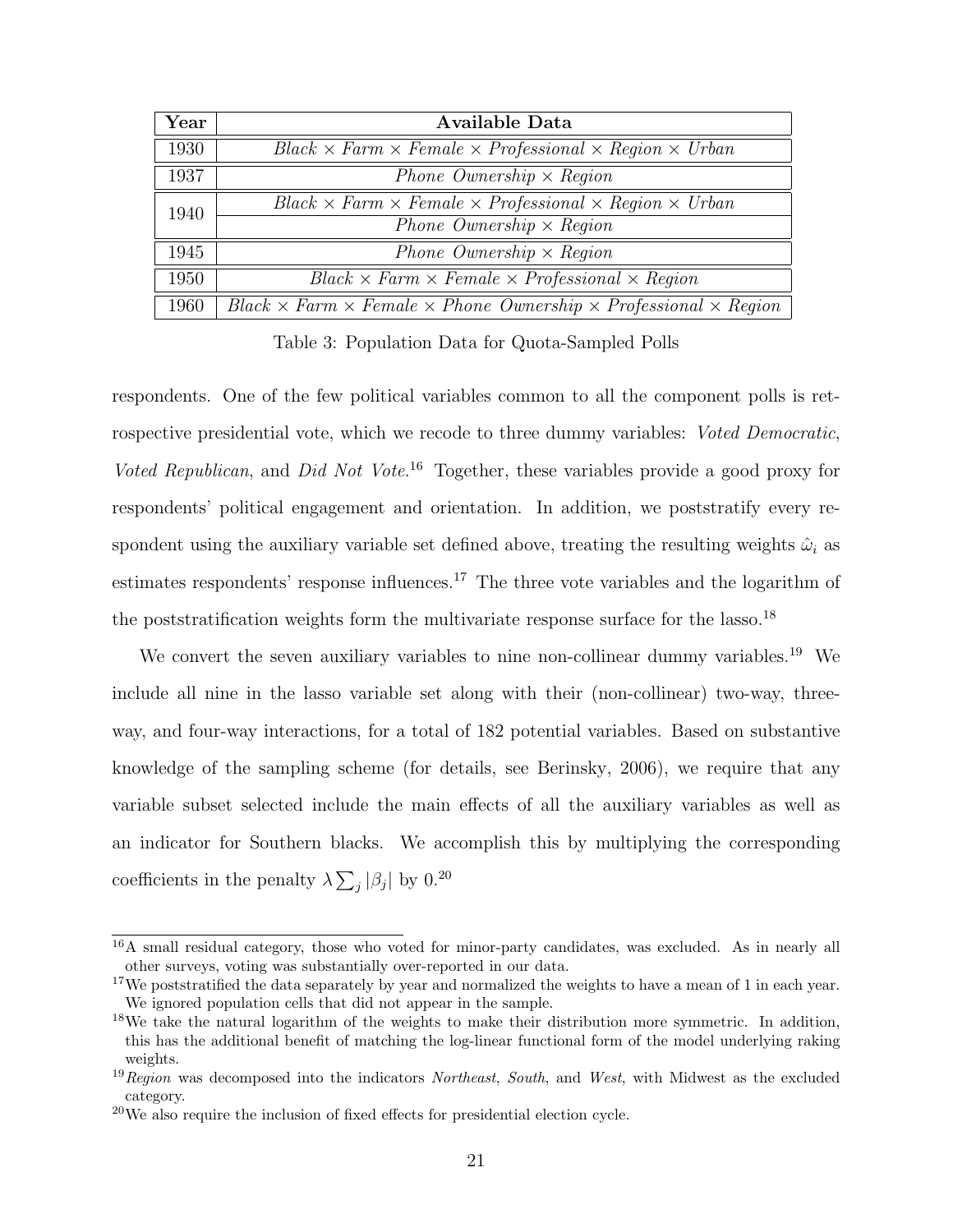We specify a grid of 50 values for the shrinkage parameter  $\lambda$  ranging from  $10^{-4}$  to  $10^{-1}$ , equally spaced on the  $log_{10}$  scale, and select a variable subset for each one.<sup>[21](#page-0-0)</sup> The simplest (most regularized) variable subset selected by the lasso includes only the required variables. The number of selected variables increases log-linearly as  $\lambda$  decreases, reaching a maximum value of almost 150 variables at  $\lambda = 10^{-4}$ .

Based on this ranking of variable subsets, we generate weights for two Gallup polls respectively fielded in February and October 1940.<sup>[22](#page-0-0)</sup> We choose the first because it asked respondents whether they own a car, providing a useful indicator of the class bias in the sample. The second poll is the last one Gallup conducted before the 1940 presidential election, enabling us to compare election predictions under various weighting schemes to the actual result. Each of these poll samples contained close to 3,000 respondents. Neither includes Southern blacks, so we again drop them from the target population.

We attempted to generate raking weights using each lasso variable subset as a set of moment targets.<sup>[23](#page-0-0)</sup> We started with the simplest subset and tried each successive one until weighting proved impossible. Weighting for the February poll failed on the eighth variable subset, and the October poll failed on the seventh.<sup>[24](#page-0-0)</sup> Under the most complex weighting specifications, the largest weights were 4 times larger than the average weight, somewhat greater than is considered ideal (e.g., Deville, Särndal and Sautory, [1993,](#page-24-7) 1018). The results reported below varied little across lasso-selected weighting specifications, suggesting that extreme weights did not cause much of a problem.

In the February 1940 poll, weighting is quite effective at reducing class bias, at least for the top two-thirds of the SES spectrum, which drives the variation in car ownership. Based on a 1948 probability-sampled consumer survey and yearly numbers on automobile

<sup>&</sup>lt;sup>21</sup>To implement the lasso itself, we used the function glmnet [\(Friedman, Hastie and Tibshirani,](#page-24-8) [2010\)](#page-24-8) in the R computing environment [\(R Core Team,](#page-26-8) [2014\)](#page-26-8).

<sup>&</sup>lt;sup>22</sup>The polls were AIPO  $\#183$  (February 2–7, 1940) and AIPO  $\#219$  (October 26–31, 1940).

<sup>&</sup>lt;sup>23</sup>We used the R function rake from the survey package [\(Lumley,](#page-25-9) [2012\)](#page-25-9).

<sup>&</sup>lt;sup>24</sup>The February poll failed because the eighth variable subset included  $Farm \times Professional$ , but this cell was empty in the poll sample. The October poll similarly failed due to an empty  $Black \times Phone \times Urban$ cell.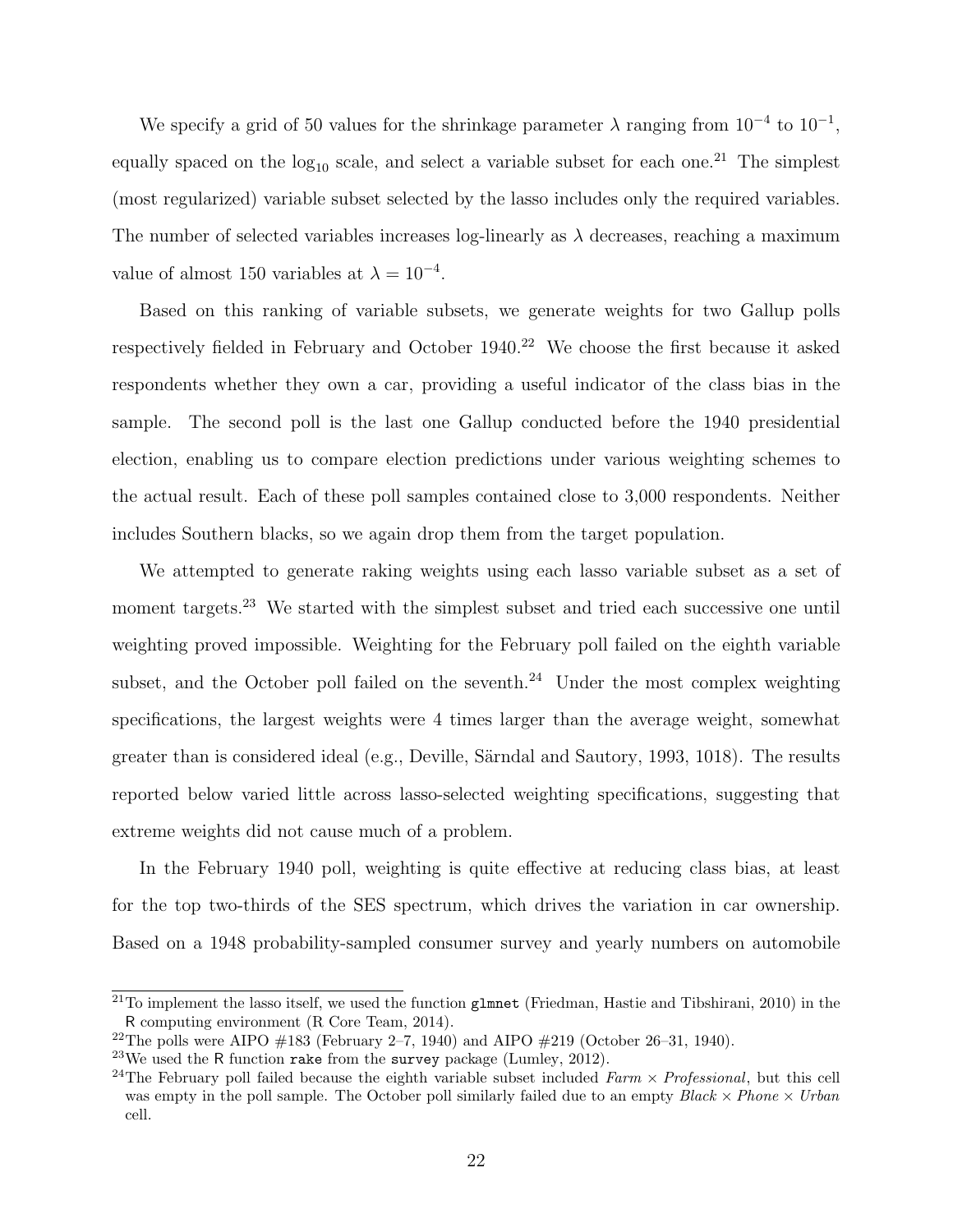registrations and population (from 1930–50), we calculate a rough population target of 49– 52% car ownership in 1940.[25](#page-0-0) The unweighted percentage of car owners in the Gallup poll is much higher at 60%, with a standard error of 1%. But weighting the poll to match the most complex (feasible) set of targets yields an estimate of 51%, right in the range of our out-of-sample estimates. The inclusion of Phone Ownership as a weighting variable—which was made possible by the interpolation method described in Section [2—](#page-4-0)itself accounts for about half of the bias reduction.[26](#page-0-0)

The October poll, fielded immediately before the 1940 presidential election, contains a question on presidential vote preference. Given its high correlation with the retrospective vote variable used to select targets, we should expect weights to substantially improve estimates of prospective presidential vote. The results are consistent with this expectation. In the unweighted data, 48% of respondents who expressed a preference said they would vote for the Democratic Franklin Roosevelt—almost certainly an underestimate of the population proportion, given the sample's overrepresentation of Republican-leaning higher-SES respondents. Under any of the six lasso-selected weight sets, the estimate rises to 54%, within a percentage point of FDR's ultimate share of 54.7%.[27](#page-0-0)

In summary, the combination of model-based population interpolation and lasso-based target selection produces weights that seem to perform well. Given that the lasso-selected weight sets generate estimates very similar to those of the baseline set derived from substantive knowledge, the target-selection procedure appears to be less important in this application than population interpolation, which permits the use of Phone Ownership as an auxiliary variable. The lasso may be less useful in this instance because, first, our substantive knowledge of the determinants of nonresponse is usually rich, and second, empty cells in the sample

 $^{25}$ Part of the uncertainty stems from having to extrapolate backwards from 1948, and part stems from the removal of Southern blacks from the target population.

 $^{26}$ The car-ownership estimate using weights derived from all marginals except *Phone Ownership* is 55%.

<sup>&</sup>lt;sup>27</sup>The weighted estimates of FDR's share are higher in all regions, especially outside the South, where the base percentage is higher and the class bias in presidential partisanship less pronounced. Note that the exclusion of Southern blacks from the target population does little to bias the estimates because Southern blacks were excluded from the voting population as well.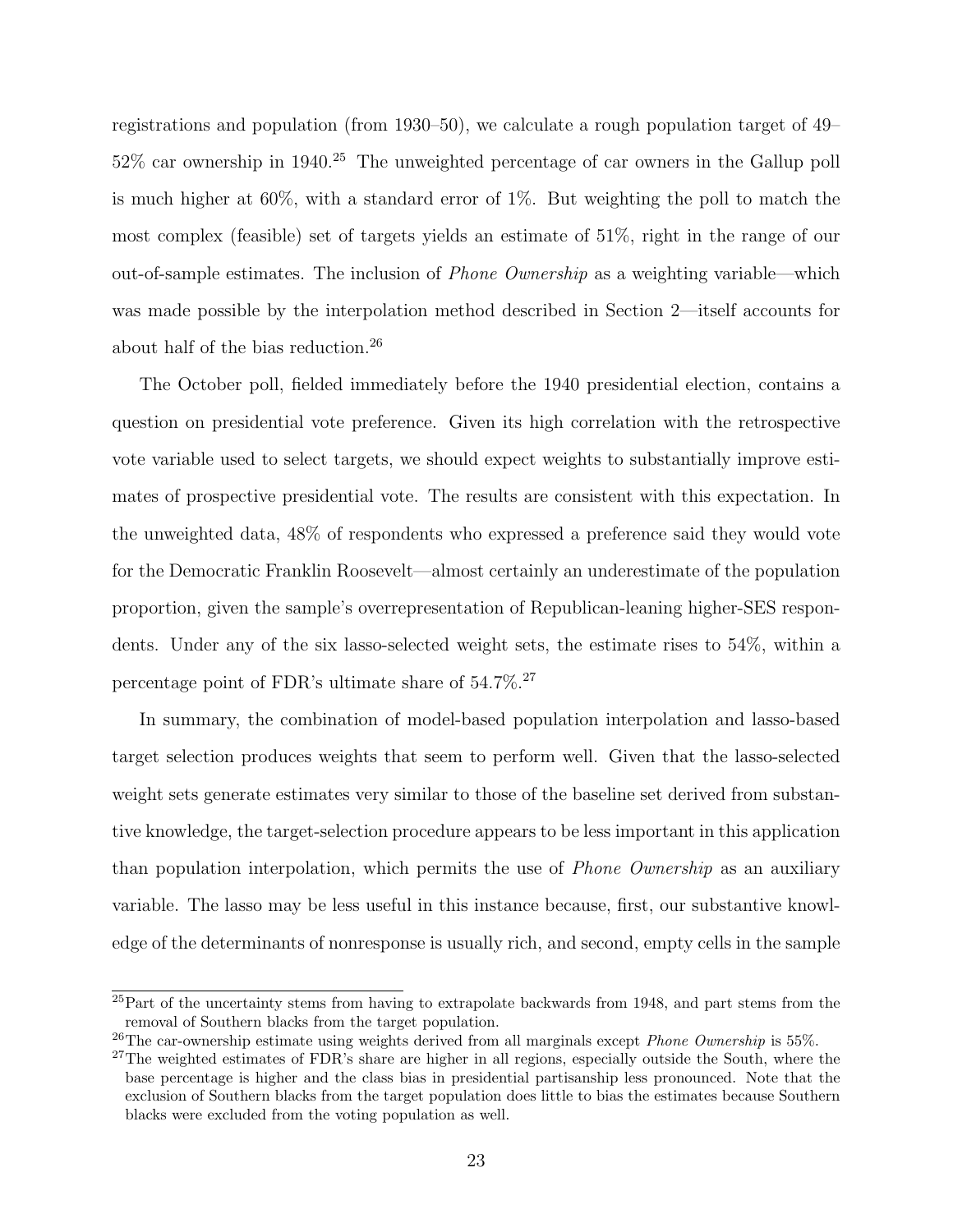prevented the calculation of weights based on more complex targets. In the future iterations, it might be beneficial to modify target selection so as to avoid such empty cells.

## <span id="page-23-0"></span>5 Conclusion

This paper has introduced two advances in survey weighting methodology: a Bayesian approach to population interpolation and a lasso-based approach to auxiliary variable selection. Though we have only begun to explore these techniques and validate their performance, we are encouraged by the results of their application to quota-sampled opinion polls. Further, we believe that these techniques are of potentially wide applicability beyond the domain for which they were designed. In light of the decline of response rates, the return of nonprobability sampling, and the growth in potential sources of auxiliary information, survey researchers need new tools to produce quality inferences, and we hope that our work proves useful in this regard.

## References

- <span id="page-23-4"></span>Andridge, Rebecca R. and Roderick J. A. Little. 2011. "Proxy Pattern-Mixture Analysis for Survey Nonresponse." Journal of Official Statistics 27(2):153–180.
- <span id="page-23-2"></span>Berinsky, Adam J. 2006. "American Public Opinion in the 1930s and 1940s: The Analysis of Quota-Controlled Sample Survey Data." Public Opinion Quarterly 70(4):499–529.
- <span id="page-23-3"></span>Berinsky, Adam J., Eleanor Neff Powell, Eric Schickler and Ian Brett Yohai. 2011. "Revisiting Public Opinion in the 1930s and 1940s." PS: Political Science & Politics 44(3):515–520.
- <span id="page-23-1"></span>Bethlehem, Jalke G. 2002. Weighting Nonresponse Adjustments Based on Auxiliary Information. In Survey Nonresponse, ed. Robert M. Groves, Don A. Dillman, John L. Eltinge and Roderick J. A. Little. New York: Wiley chapter 18, pp. 275–287.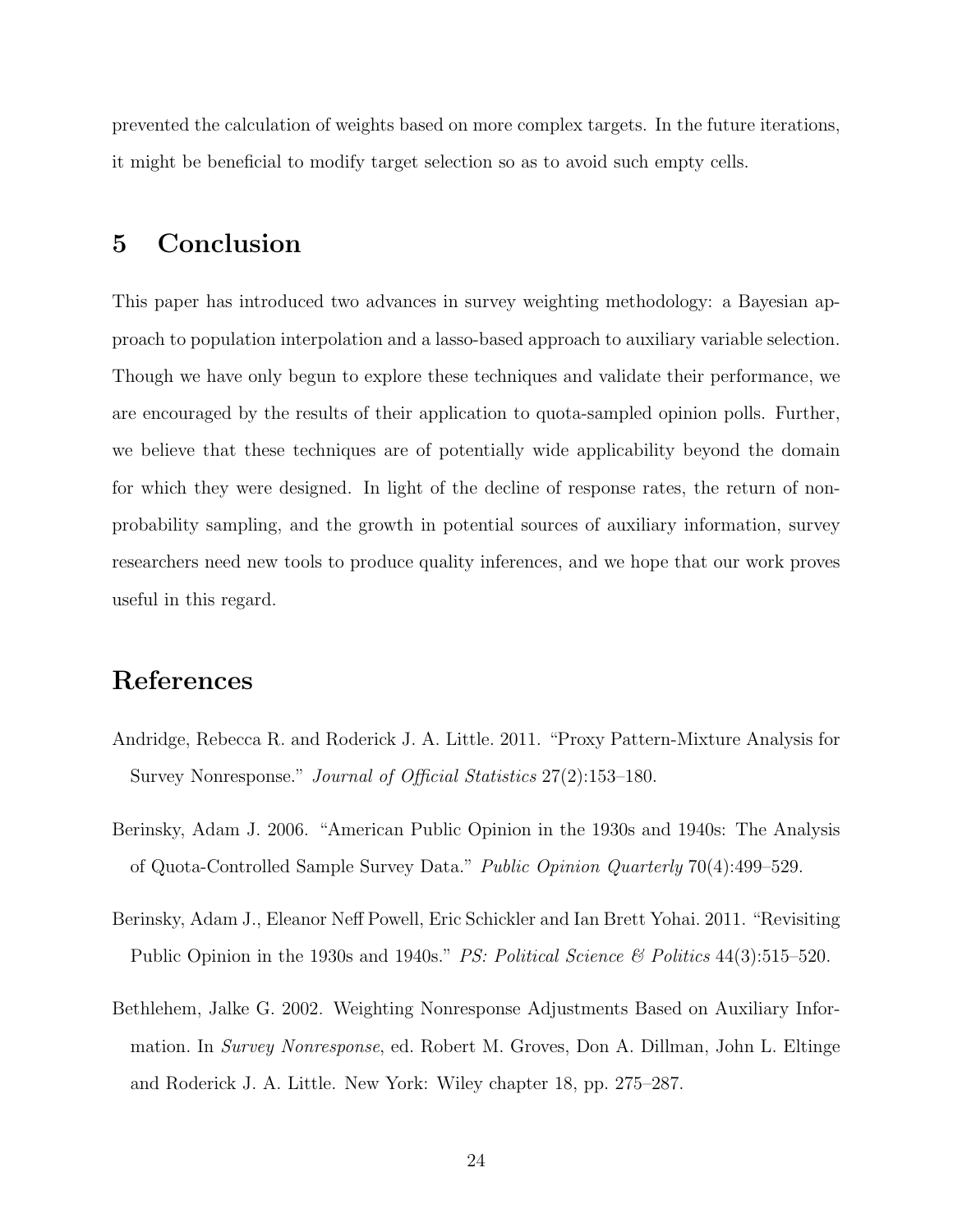- <span id="page-24-1"></span>Bethlehem, Jelke, Fannie Cobben and Barry Schouten. 2011. Handbook of Nonresponse in Household Surveys. Hoboken, NJ: Wiley.
- <span id="page-24-2"></span>Bryant, John R. and Patrick J. Graham. 2013. "Bayesian Demographic Accounts: Subnational Population Estimation Using Multiple Data Sources." Bayesian Analysis 8(2):1–32.
- <span id="page-24-4"></span>Cargnoni, Claudia, Peter Muller and Mike West. 1997. "Bayesian Forecasting of Multinomial Time Series Through Conditionally Gaussian Dynamic Models." Journal of the American Statistical Association 92(438):640–647.
- <span id="page-24-5"></span>Deville, Jean-Claude. 2000. "Simultaneous Calibration of Several Surveys." Proceedings of Statistics Canada Symposium 99: Combining Data from Different Sources, Publication No. 11-522-XCB, Statistics Canada, Ottawa, September 2000, pp. 225–230.
- <span id="page-24-0"></span>Deville, Jean-Claude and Carl-Erik Särndal. 1992. "Calibration Estimators in Survey Sampling." Journal of the American Statistical Association 87(418):376–382.
- <span id="page-24-7"></span>Deville, Jean-Claude, Carl-Erik Särndal and Olivier Sautory. 1993. "Generalized Raking Procedures in Survey Sampling." Journal of the American Statistical Association 88(423):1013–1020.
- <span id="page-24-3"></span>Freedman, David A. 2001. Ecological Inference and the Ecological Fallacy. In International Encyclopaedia of the Social and Behavioural Sciences, ed. N. J. Smelser and P. B. Baltes. Vol. 6 New York: Elsevier p. 40274030.
- <span id="page-24-8"></span>Friedman, Jerome, Trevor Hastie and Robert Tibshirani. 2010. "Regularization Paths for Generalized Linear Models via Coordinate Descent." Journal of Statistical Software  $33(1):1-22.$
- <span id="page-24-6"></span>Gelman, Andrew and Thomas C. Little. 1997. "Poststratification Into Many Categories Using Hierarchical Logistic Regression." Survey Methodology 23(2):127–135.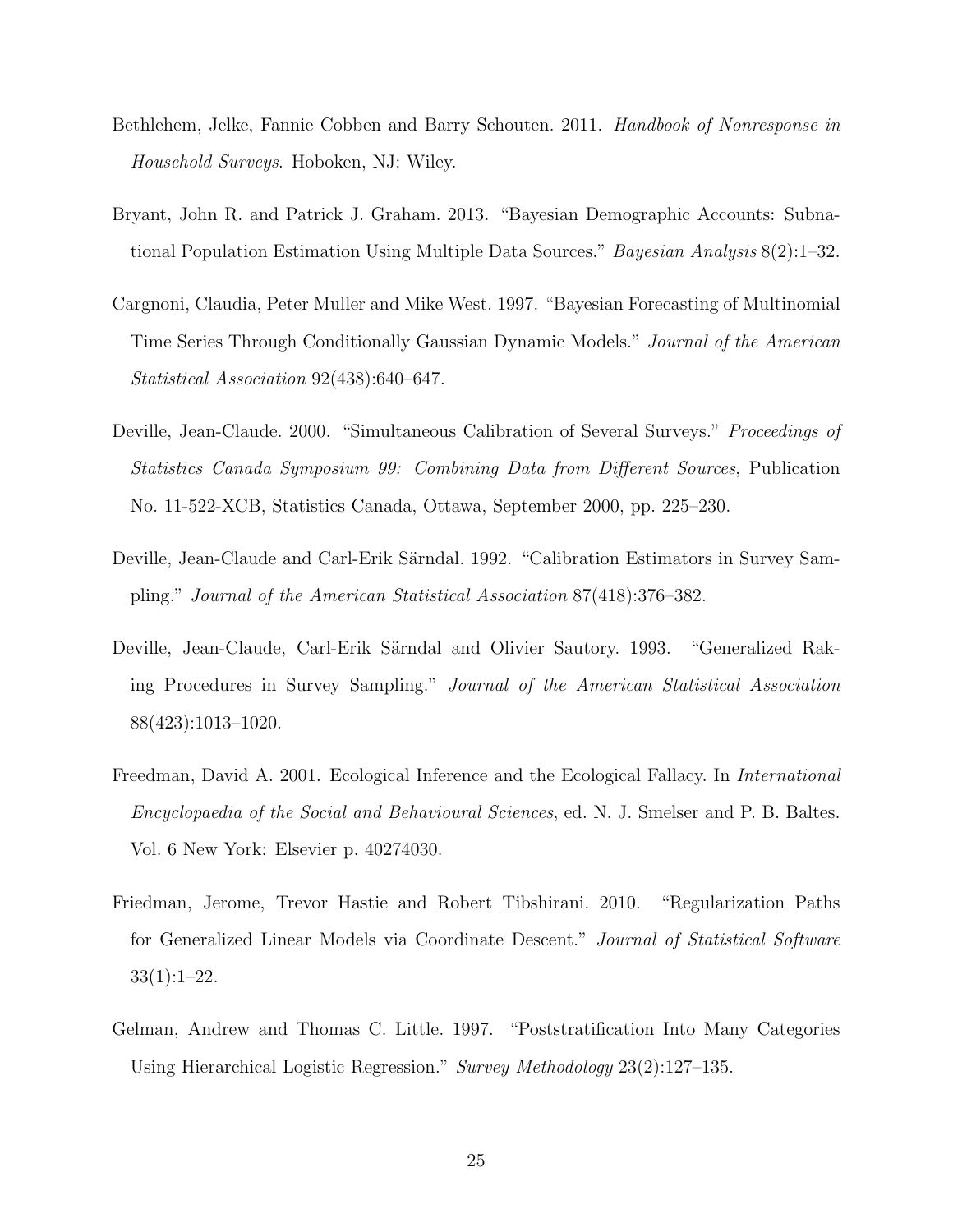- <span id="page-25-2"></span>Grunwald, Gary K., Adrian E. Raftery and Peter Guttorp. 1993. "Time Series of Continuous Proportions." Journal of the Royal Statistical Society. Series B (Methodological) 55(1):103– 116.
- <span id="page-25-1"></span>Hainmueller, Jens. 2012. "Entropy Balancing for Causal Effects: A Multivariate Reweighting Method to Produce Balanced Samples in Observational Studies." Political Analysis  $20(1):25-46.$
- <span id="page-25-7"></span>Hastie, Trevor, Robert Tibshirani and Jerome Friedman. 2009. The Elements of Statistical Learning: Data Mining, Inference, and Prediction. 2nd ed. New York: Springer.
- <span id="page-25-5"></span>Hoffman, Matthew D. and Andrew Gelman. Forthcoming. "The No-U-Turn Sampler: Adaptively Setting Path Lengths in Hamiltonian Monte Carlo." Journal of Machine Learning Research .
- <span id="page-25-8"></span>Kalton, Graham and Ismael Flores-Cervantes. 2003. "Weighting Methods." Journal of Official Statistics 19(2):81–97.
- <span id="page-25-4"></span>King, Gary. 1997. A Solution to the Ecological Inference Problem. Princeton, NJ: Princeton University Press.
- <span id="page-25-3"></span>King, Gary, Ori Rosen and Martin A. Tanner. 2004. Information in Ecological Inference: An Introduction. In Ecological Inference: New Methodological Strategies, ed. Gary King, Ori Rosen and Martin A. Tanner. New York: Cambridge University Press chapter 1, pp. 1–12.
- <span id="page-25-6"></span>Little, Roderick J. A. 1986. "Survey Nonresponse Adjustments for Estimates of Means." International Statistical Review 54(2):139–157.
- <span id="page-25-0"></span>Little, Roderick J. and Sonya Vartivarian. 2005. "Does Weighting for Nonresponse Increase the Variance of Survey Means?" Survey Methodology 31(2):161–168.
- <span id="page-25-9"></span>Lumley, Thomas S. 2012. "survey: Analysis of Complex Survey Samples." R package version 3.28-2.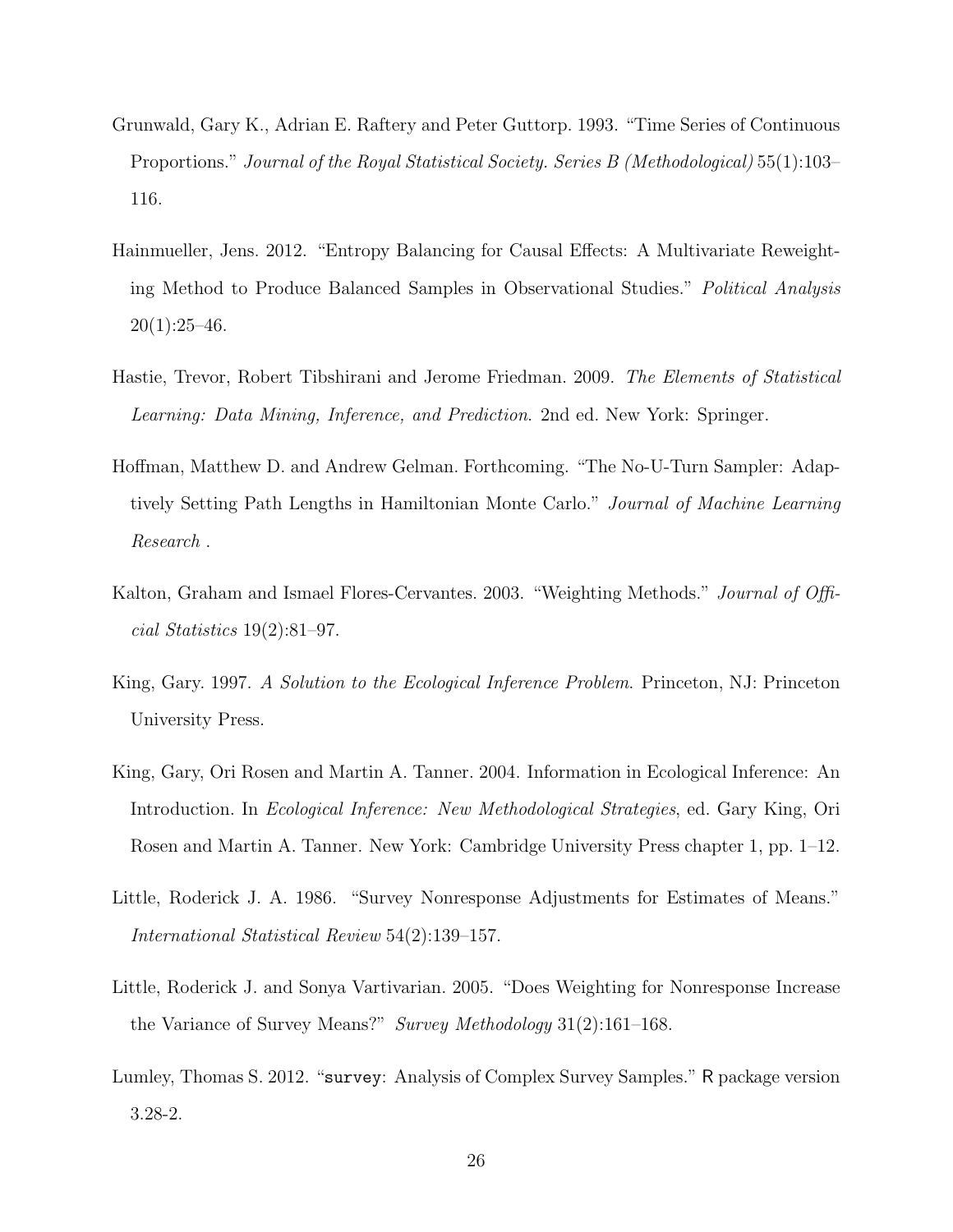- <span id="page-26-0"></span>Park, David K., Andrew Gelman and Joseph Bafumi. 2004. "Bayesian Multilevel Estimation with Poststratification: State-Level Estimates from National Polls." Political Analysis 12(4):375–385.
- <span id="page-26-3"></span>Quinn, Kevin M. 2004. Ecological Inference in the Presence of Temporal Dependence. In Ecological Inference: New Methodological Strategies, ed. Gary King, Ori Rosen and Martin A. Tanner. New York: Cambridge University Press chapter 9, pp. 207–233.
- <span id="page-26-8"></span>R Core Team. 2014. R: A Language and Environment for Statistical Computing. Vienna, Austria: R Foundation for Statistical Computing, <http://www.R-project.org/>.
- <span id="page-26-6"></span>Raftery, Adrian E., Nan Li, Hana Ševčíková, Patrick Gerland and Gerhard K. Heilig. 2012. "Bayesian Probabilistic Population Projections for All Countries." Proceedings of the National Academy of Sciences 109(35):13915–13921.
- <span id="page-26-1"></span>Särndal, Carl-Erik. 2007. "The Calibration Approach in Survey Theory and Practice." Survey Methodology 33(2):99–119.
- <span id="page-26-2"></span>Särndal, Carl-Erik and Sixten Lundstrom. 2005. Estimation in Surveys with Nonresponse. Hoboken, NJ: Wiley.
- <span id="page-26-9"></span>Särndal, Carl-Erik and Sixten Lundstrom. 2008. "Assessing Auxiliary Vectors for Control of Nonresponse Bias in the Calibration Estimator." Journal of Official Statistics 24(2):167– 191.
- <span id="page-26-7"></span>Stan Development Team. 2013. "Stan: A C++ Library for Probability and Sampling, Version 1.3." <http://mc-stan.org/>.
- <span id="page-26-5"></span>Swanson, David A. and Jeff Tayman. 2012. Subnational Population Estimates. New York: Springer (PDF ebook).
- <span id="page-26-4"></span>Tibshirani, Robert. 1996. "Regression Shrinkage and Selection via the Lasso." Journal of the Royal Statistical Society. Series B (Methodological) 58(1):267–288.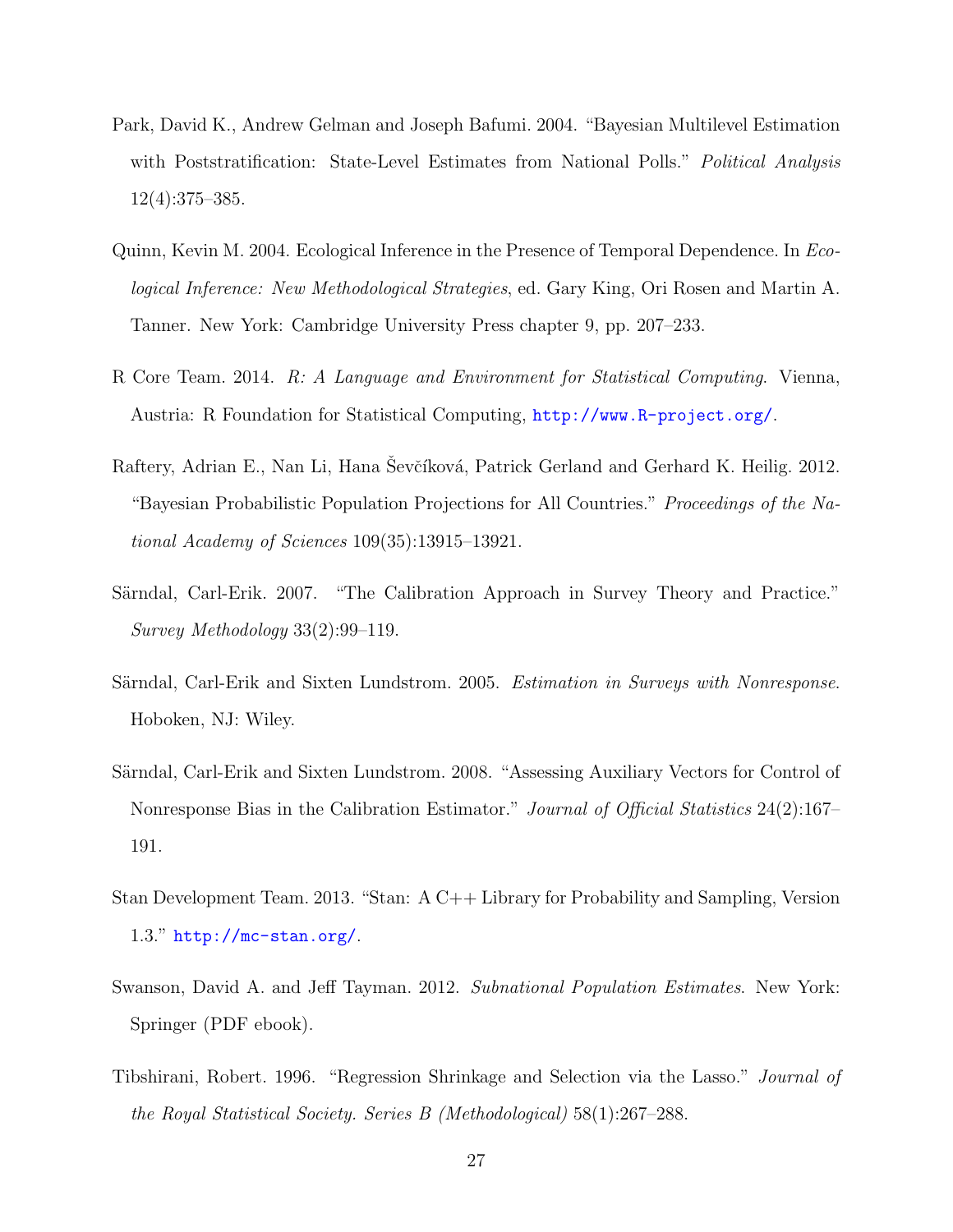- <span id="page-27-5"></span>Wagner, James. 2010. "The Fraction of Missing Information as a Tool for Monitoring the Quality of Survey Data." Public Opinion Quarterly 74:223–43.
- <span id="page-27-4"></span>Wagner, James. 2012. "A Comparison of Alternative Indicators for the Risk of Nonresponse Bias." *Public Opinion Quarterly* 76(3):555–575.
- <span id="page-27-2"></span>Wakefield, Jon. 2004. "Ecological Inference for  $2 \times 2$  Tables." *Journal of the Royal Statistical* Society. Series A (General) 167(3):385–445.
- <span id="page-27-3"></span>West, Brady T. and Roderick J. A. Little. 2013. "Non-Response Adjustment of Survey Estimates based on Auxiliary Variables Subject to Error." Journal of the Royal Statistical Society. Series C (Applied Statistics) 62(2):213–231.
- <span id="page-27-1"></span>Wheldon, Mark C., Adrian E. Raftery, Samuel J. Clark and Patrick Gerland. 2013. "Reconstructing Past Populations With Uncertainty From Fragmentary Data." Journal of the American Statistical Association 108(501):96–110.
- <span id="page-27-0"></span>Wittenberg, Martin. 2009. "Sample Survey Calibration: An Information-Theoretic Perspective." Southern Africa Labour and Development Research Unit, University of Cape Town. SALDRU Working Paper No. 41. <http://ideas.repec.org/p/ldr/wpaper/41.html>.